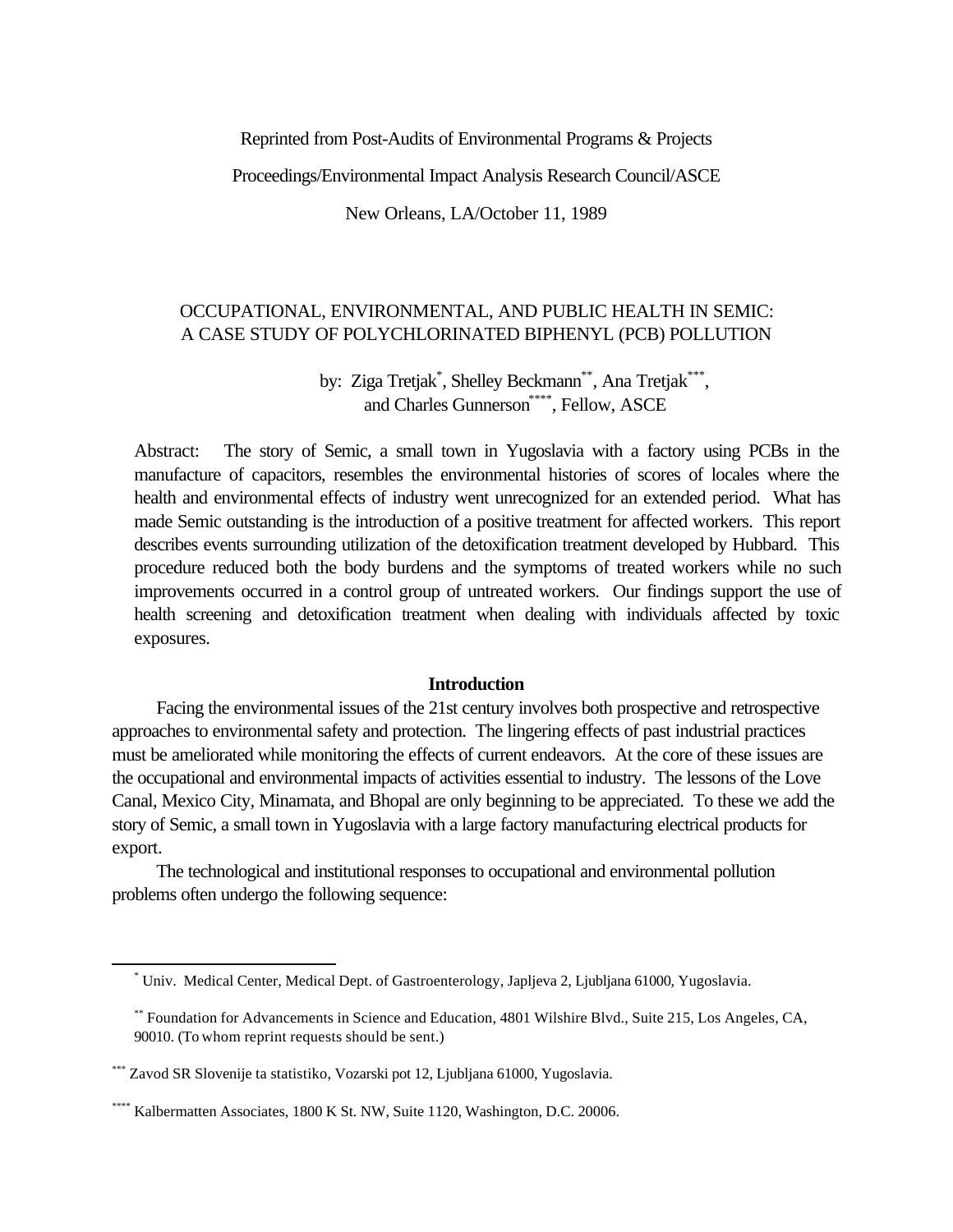| <b>Functional Responses</b>                      | <b>Institutional Responses</b>                    |
|--------------------------------------------------|---------------------------------------------------|
| <b>Discovery</b>                                 | Denial                                            |
| Initial assessments                              | Damage control                                    |
| Interim clinical and technological interventions | Identification of a culprit, litigation, revenge, |
| Cleanup                                          | blaming victim                                    |
|                                                  | Temporary fixes while searching or the ultimate   |
| Restitution                                      | solution                                          |
| Monitoring, post-audits, and sustainable         | Conflicts over efficiency and equity              |
| remedial measures                                | Guarded disclosures of information.               |

Throughout, attention to long-term economic viability and short-term remedial costs is accompanied by concerns over liability and regulation.

This paper examines this sequence of events in the framework of the environmental pollution in Semic. We focus on detoxification of workers exposed to polychlorinated biphenyls (PCBs) and other chemicals. Our conclusions, which may be refined as a result of further analyses, are based on converging evidence from Semic and other industrially contaminated sites.

#### **Background**

The Republic of Slovenia lies in the northwest section of Yugoslavia, bordering Italy, Austria and Hungary. It has become, at a price, the economically strongest republic of the state and has contributed significantly to the 1987 national GNP per capita of \$ 2,480. However, both costs and benefits have sometimes been borne inequitably. Predictably, environmental costs fall into this category.

In 1961, Semic was a settlement located near a single water-well supplying some 500 inhabitants in the karstic southeast region of Slovenia. This agrarian area had seen a substantial pre- and post-World War 11 emigration to the United States. A political goal of economic self-sufficiency of the region was therefore adopted. This began with the introduction of a factory producing small and large electrical capacitors, giving employment to approximately 1,300 workers. Within a decade, the settlement became a town of 2,000 inhabitants. Increasing immigration has resulted in a community of about 5,000 inhabitants with a semi-agrarian way of life. A distinguishing feature of this area is the presence of a half-nomadic Gypsy minority.

The capacitors produced at this factory had polychlorinated biphenyls of the Aroclor 1242 and 1254 types as the main impregnating substances. The PCBs were imported from West Germany, France and the United States. Other lipophilic (fat soluble) chemicals were also used in the production line, with a frequent introduction of new compounds. A complete listing of the chemicals utilized was not accessible but it is known that trichloroethylene (TCE), polychlorinated naphthalenes, epoxides, neoprene, and the chemicals necessary for metal spray-painting and gas welding were extensively utilized. Adverse health effects from chronic exposure to these chemicals are known to occur (Aviado, 1977; Bowman, 1977; Fawcett and Wood, 1982; Lin et. al., 1988; McCunney, 1988; Van Duuren et al., 1963).

The original technology and the devices utilized at the factory were maintained for some twenty years. Protective equipment - working suits, leather aprons, working boots, and gas masks - was seldom replaced. The available rubber gloves deteriorated within days and were eventually replaced by cotton products, hardly a suitable alternative. The discomfort and inconvenience experienced by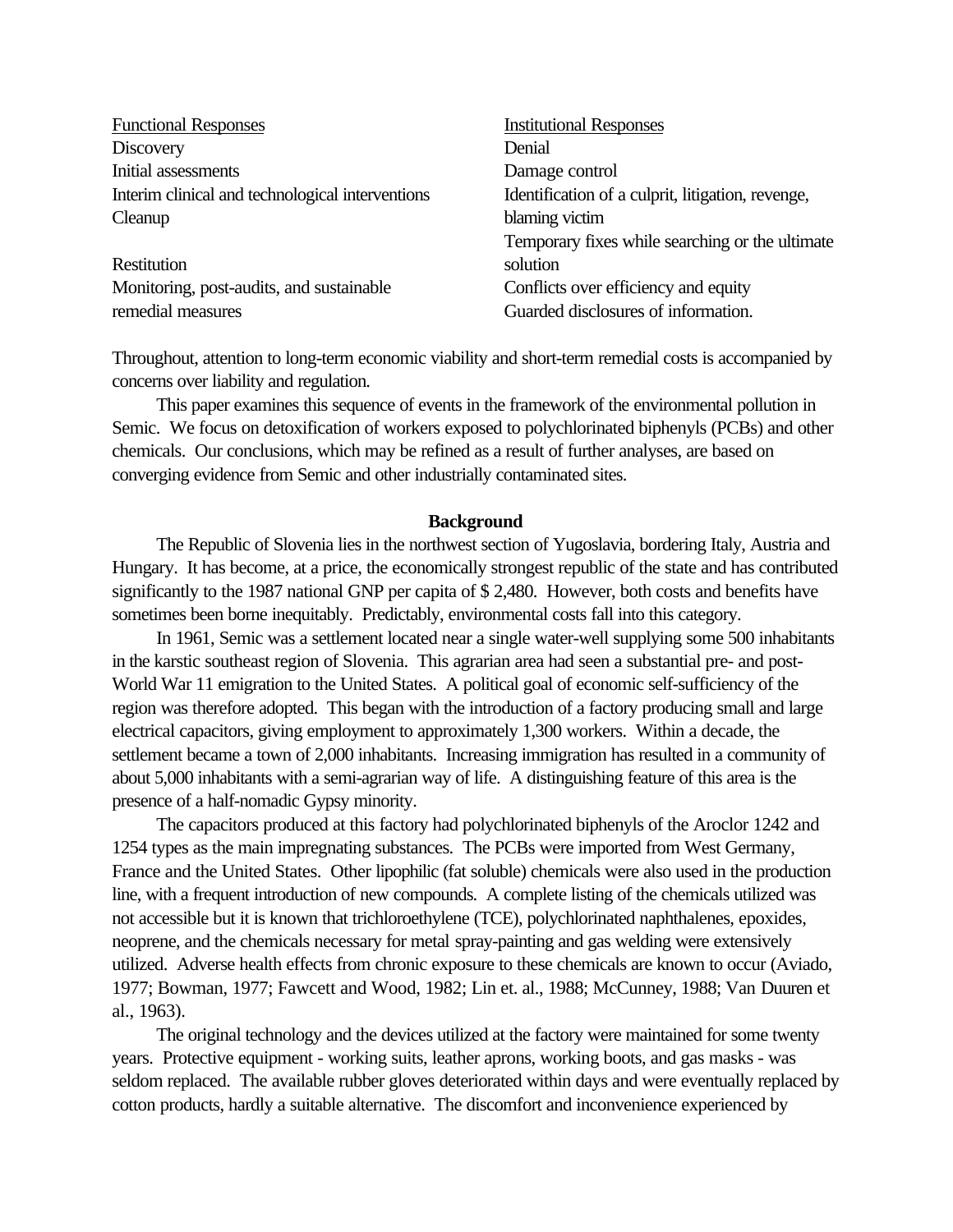workers attempting to meet the high production demands of this plant precluded a regular, full-time use of gas masks in the steaming halls where capacitors, held in large vats, were immersed in impregnating substances maintained at 120' C. Production demands also resulted in a casual separation of working and eating areas.

In addition to this direct occupational exposure, PCBs and other waste products were burned daily in open fires in the factory yard and used in the heating system of the factory. This resulted in exposure of both workers and residents of the community to the pyrolytic products of these chemicals (Buser, 1985; Kashimoto et al., 1981; Kimbrough, 1980; Weber and Schlatter, 1981). As in other cases (Fishbein aid Wolff, 1987; Knishkowy and Baker, 1986), familial exposure was the norm. Workers brought home their working suits soaked with oily chemicals to be laundered over the weekend. In addition, school children of the workers obtained regular daily meals at the factory mess for a symbolic fee.

Surplus PCB barrels and products were stored in nearby barns and some farmers used the oily substance as a covering for the floors of barns and hoghouses. Truckloads of empty barrels and rejected products unfit for recycling were dumped in naturally occurring basins. During twenty-four years some 70 tons of PCBs were dumped into these sites. At the bottom of the socioeconomic scale, gypsies added to the spillage of PCBs by disassembling the dumped products on-site to redeem the copper wiring.

In sum, in Semic as elsewhere around the world, PCBs and other compounds were treated like water. Their effects, being cumulative, were observed only after time and concentration thresholds had been reached.

#### **Discovery and Initial Response**

Early in 1983, sporadic reports of disfigured and dwarfed fish with skin ulcers and tumors, odorous oil slicks in the river, and deformed plants and fruits in the factory yard (Figure 1) were dismissed as "coincidental" occurrences. At the same time, geological preparations for a new water supply disclosed a dump site situated above the proposed water source, this source having been intended to provide sufficient and affordable water to the region through the turn of the century. Greasy, oil-soaked limestone was found to extend well beneath the water table.

Public concern over possible long-term health effects due to PCBs absorbed from this water prompted authorities in 1984 to terminate work on the new water system, to start a new project to supply water from distant sources, and to initiate environmental and cross-sectional health surveys.

| PCB LEVELS IN VARIOUS SAMPLES*      |                          |  |
|-------------------------------------|--------------------------|--|
| <b>Samples</b>                      | <b>PCB</b> Content Units |  |
| FISH (FDA Permissive Value 2 mg/Kg) |                          |  |
| Trout (weight unknown) in 1985      | $116.0 \text{ mg/Kg}$    |  |
| Pike 1.6 Kg in 1986                 | 4.1 $mg/Kg$              |  |
| Tench 1.3 Kg in 1987                | $34.0 \text{ mg/Kg}$     |  |
| Whiting $0.4$ Kg in 1987            | $26.0 \text{ mg/Kg}$     |  |
|                                     |                          |  |

TABLE I

RIVER SAMPLES IN 1983/84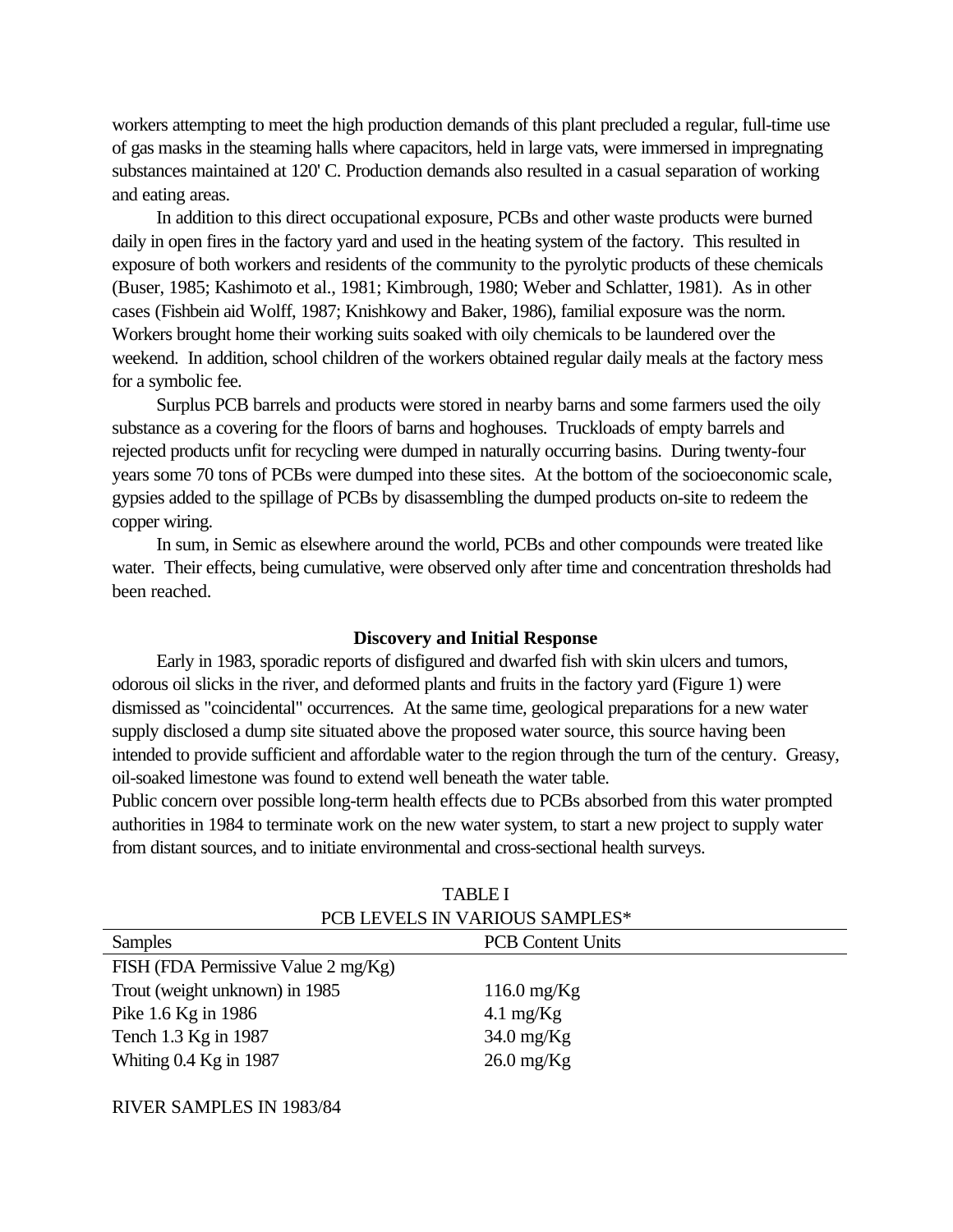| River Headwaters (below dump) | $0.2 - 0.6$ ug/L     |
|-------------------------------|----------------------|
| Sediment at Headwaters        | 1,500-55,000ug/L     |
| River Water 3 Km Down Stream  | $0.35 \text{ ug/L}$  |
| Sediment 3 Km Down Stream     | $2,400 \text{ ug/L}$ |
| FOOD (FDA Permissive Values)  |                      |
| Milk (1,500)                  | 400-3,600 ug/Kg      |
| Eggs $(3,000)$                | 300-6,000 $\mu$ g/Kg |
| Pork Fat----                  | 50-1,200 $\mu$ g/Kg  |
| Beef $(3,000)$                | $1,600-3:000$ ug/Kg  |
| Poultry Meat (3,000)          | 300-18,000 ug/Kg     |

\*Data taken from Brumen et al., 1984; Herlander, 1986 Jugovic, 1987.

Eight major dump sites were located. By determining airborne PCB levels, as recovered from pine tree needles, and PCB levels in the downstream river sediment, it was estimated that contamination had spread over some 50 square kilometers, potentially exposing at least 3,000 residents.

PCB contents were measured in various fish species along the river (Table 1). The PCB content in one 4year-old trout, measured at 116 mg/Kg (the FDA tolerance limit is 2 mg/Kg), is among the highest reported in the world. The highest river water PCB content, taken in summer 1983, was 600 nanograms/liter (ng/L) at the artesian source of the river, some 4 Km from the plant. This exceeds by 600 fold the US EPA limit of I ng/L for drinking water. The corresponding stream flow rate was 800 L/sec. On a dry weight basis, river sediments at the source contained up to 55 mg/Kg of PCBS. (Brumen et al., 1984; Herlander, 1986; Jugovic, 1987).

Due to the region's karstic limestone geological structure and resultant lack of surface water, residents distant from the river depended on rain water as their main source for drinking. Water was collected from roofs into hand-dug cisterns. The PCB content in the water of these cisterns was 3 to 4 times that permitted by the US EPA. After the cisterns were scrubbed with 70-80 percent ethanol, the PCB content was reduced to the I ng/L level. (Heriander, 1986)

As a consequence of the widespread contamination, water was supplied to the inhabitants by tank-trucks until 1988, when a new pipeline brought fresh, clean water from a source 80 kilometers (50 miles) distant. (Pucelj, 1987)

In the food chain, milk, eggs, pork, beef, and poultry were found to contain high amounts of PCBs (Table 1). A 1984 order mandating slaughter of these animals was met with reluctance, and their subsequent confiscation with only partial reimbursement caused public outcry. It took more than a year to settle disputes and remedy the damage caused by these actions.

The use of contaminated waters for fishing, bathing, drinking, and watering was banned, and private mills and water-powered saws were shut down in 1984. The financial losses to the owners, resulting from these restrictions, were not reimbursed.

At the impregnating hall, PCB air concentrations exceeded by up to 5.2 times the 8 hour MPC (Maximal Permissive Concentration) of I mg/m3, and TCE levels were 1.6 times higher than the respective MPC of  $250 \text{ Mg/m}^3$  (ACGIH, 1986; Crnivec et al., 1986).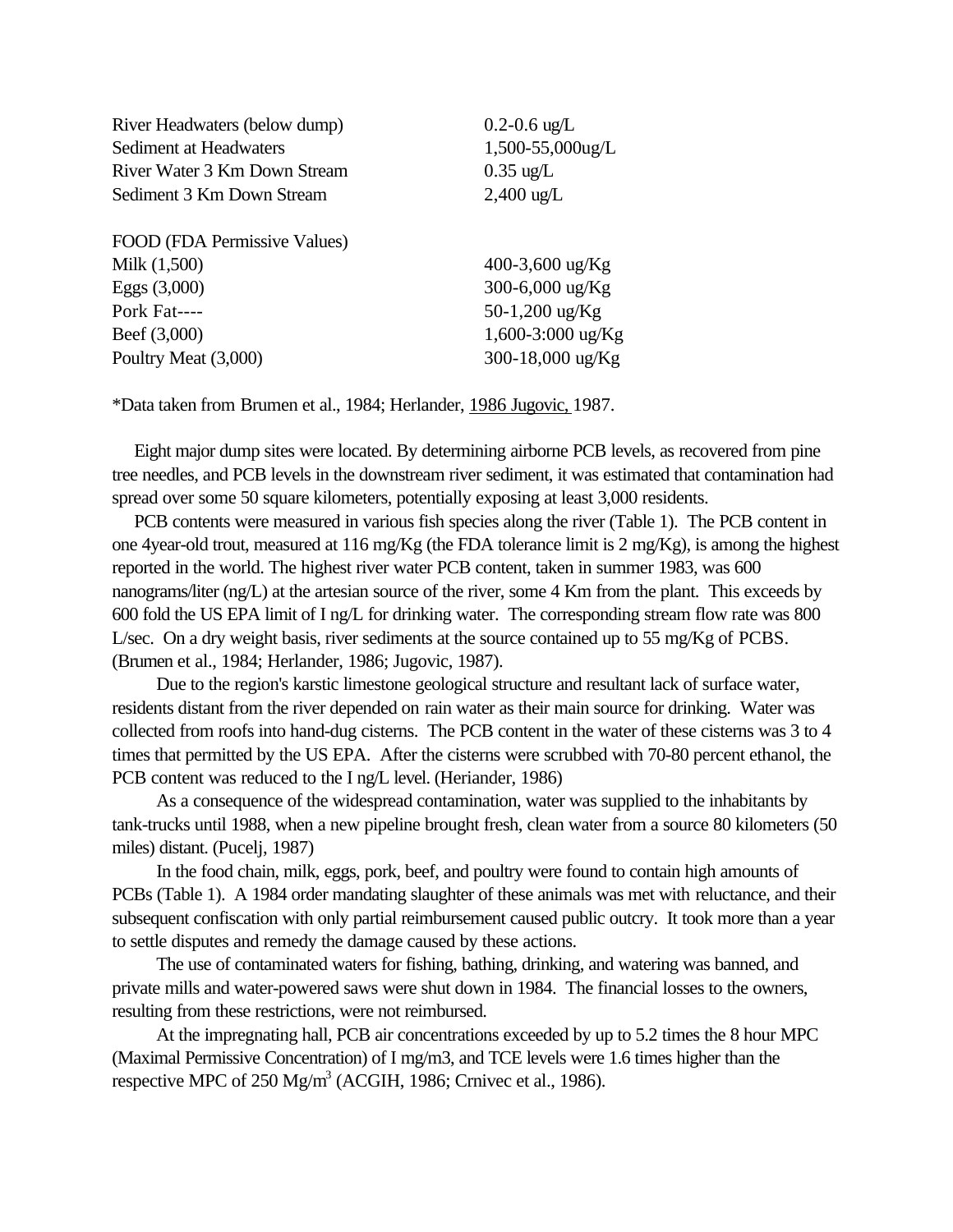The factory stopped using PCBs in 1985, temporarily switched to castor oil, and subsequently used a Japanese product with the brand name "PXE" (Pucelj, 1987). Within a year, a double-walled concrete landfill of 300 m , with plastic wall lining and underground safety drains, was erected on the factory yard. The surface layers of the eight major dump sites were excavated to a depth of 60 cm (two ft.) and the material trucked to the landfill, along with other discarded products. This part of the clean-up was concluded in 1987.

#### **Health Consequences**

In 1984, the University of Ljubljana, Institute of Occupational, Traffic, and Sports Medicine, and the Committee of Public Health of the Republic of Slovenia initiated a two-year cross-sectional health assessment survey of 284 adults from six villages along the river and within 5 km of the factory. In addition to the 122 males and 162 females of this group, the study included all pregnant and breastfeeding women, and 60 children under 10 years of age from these villages. From the group of 284 adults, a random sample of 62 men and 55 women was selected for further evaluation. As a separate item, this study also evaluated the health status of 21 male workers from the factory impregnating halls (Crnivec et al., 1986).

The mean PCB serum level in residents was 52 micrograms/liter (ug/L), ranging from 5 to 132 ug/L, which is approximately ten times higher than the mean for an unexposed group in Slovenia. The average daily amount of PCBs absorbed by the residents was estimated to be 0.46 milligrams. This exceeds by up to 90 times the proposed action levels for an unexposed population (Crnivec et al., 1986; Landrigan, 1980).

No acute toxic effects, increased prevalence of cancers, or congenital birth defects were detected. However, biochemical abnormalities indicating carbohydrate intolerance and derangements in the metabolism of lipids were evident. Changes found in the histology and ultrastructure of liver biopsy samples obtained both from children and adults were consistent with other published cases of PCB exposure (Landrigan, 1980; Maroni et al., 1981; Nishizumi, 1970).

In accordance with the underlying political objectives leading to the construction of the factory, workers kept their jobs for prolonged periods. The average length of employment at the factory was ten years, and that of direct exposure to PCBs was eight years. The mean PCB level in serum was 430 ug/L, ranging from 22 to 2,200 ug/L (Table II). As found elsewhere (Brown and Jones, 1981; Buser, 1985; Chase et al., 1982; Maroni et al., 1981; Safe, 1984), the range of PCB levels was wide and increased in proportion to the length of employment.

No increased prevalence of cancers was found in these workers. This group did, however, have an enhanced number of cases reporting infertility (Harris et al., 1985). Acute exposures to PCBs were associated with an uncomfortable flu-like syndrome, chloracne eruptions, and, as elsewhere (Kimbrough, 1987; Safe, 1984), serum PCB levels of 1000 ug/L or more.

Biochemical abnormalities found in the workers included elevated enzyme levels ( alkaline pholspatase, serum aspartate aminotransferase, serum alanine aminotransferase and g-glutamic transferase) on "liver function tests", elevated serum lipids (LDL lipoproteins and triacylglycerols), and either carbohydrate intolerance or overt diabetes. Microscopic changes of liver structure were also found. These chemical and morphological changes were similar to those found in inadvertently exposed residents. In none of the groups under study did the abnormalities correlate with the PCB levels.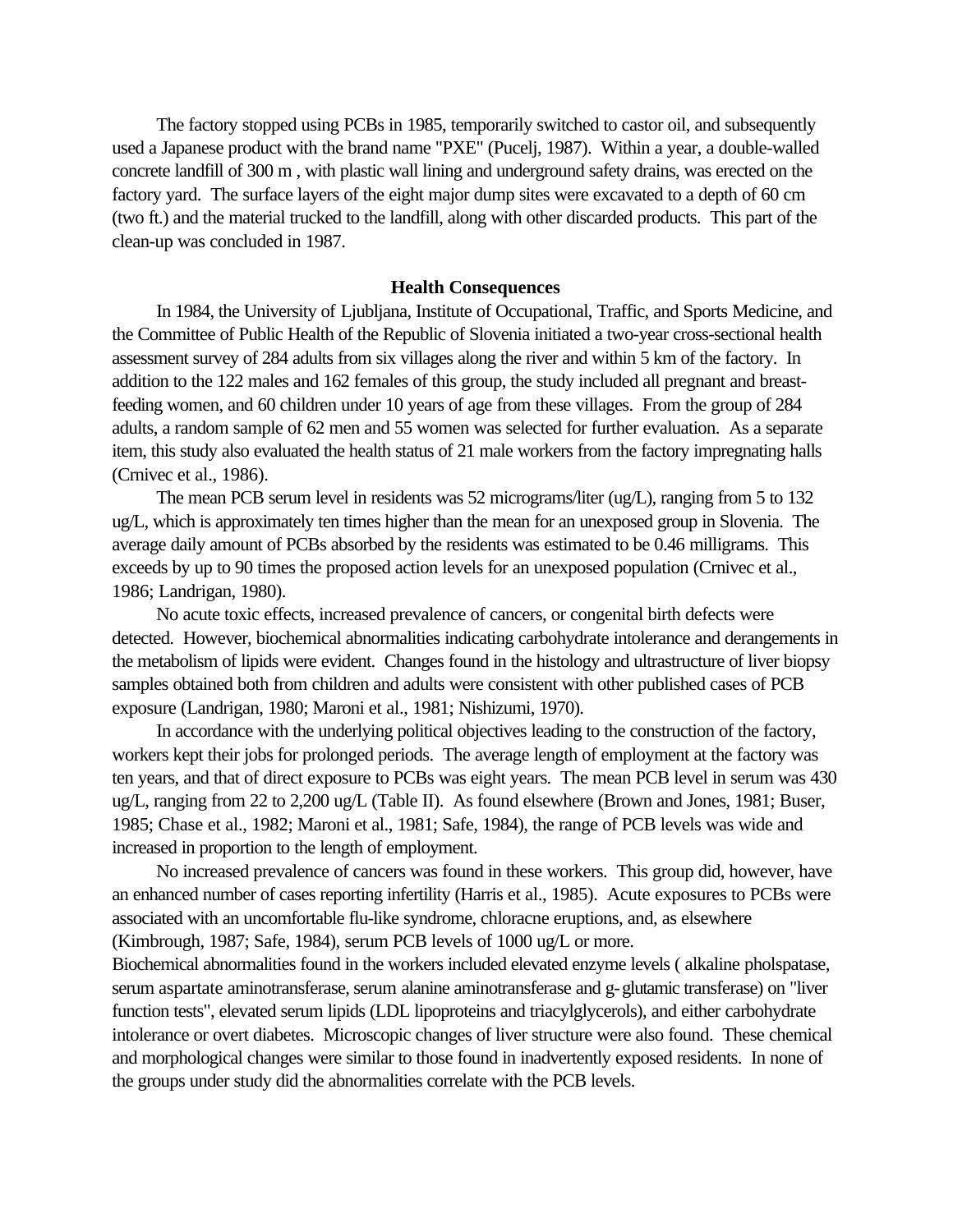TABLE II

# SUMMARY OF CLINICAL OBSERVATIONS FROM 1984 HEALTH SURVEY'\*

SERUM PCB LEVELS (Mean values and ranges) Residents  $(n = 117)$  52 ug/L (5 - 132 ug/L) Workers  $(n = 21)$  430 ug/L

 $(22 - 2,200 \text{ ug/L})$ 

CLINICAL OBSERVATIONS Carbohydrate Intolerance and Diabetes

Lipid Metabolism Derangements Abnormal Liver Function Tests Liver Histology Alterations Infertility

## SIGNS AND SYMPTOMS

Chloracne Eruptions Central Nervous System Symptoms Diffuse headaches Loss of Mental Acuity Concentration Disabilities **Nervousness** Sleep Disturbances Chronic Respiratory, Gastrointestinal, and Neurological Disturbances Eye Problems Swelling of Limbs and Joint Pains

\*Data taken from Crnivec et al., 1986.

A pattern of nonspecific symptoms was noted in the majority of the examined persons. When prior medical evaluations were retrieved from several medical institutions, it was noted that the appearance of these symptoms had preceded public awareness of environmental contamination. The onset of complaints in residents, and especially workers, occurred several years before the health survey was initiated.

Clinical complaints reported by the cross-sectional survey as most frequent were diffuse headaches, loss of mental acuity, concentration disabilities, nervousness, sleep disturbances, eye problems (in particular conjunctivitis and light sensitivity), chloracne eruptions and skin rashes, chronic respiratory, gastrointestinal and neurological disturbances (as paresthesia and unexplained pains), joint pains and edematous swelling of the limbs (Table 11). Though present for some time, the self-rated severity of symptoms in individual patients fluctuated considerably over their history and symptom severity also varied between patients.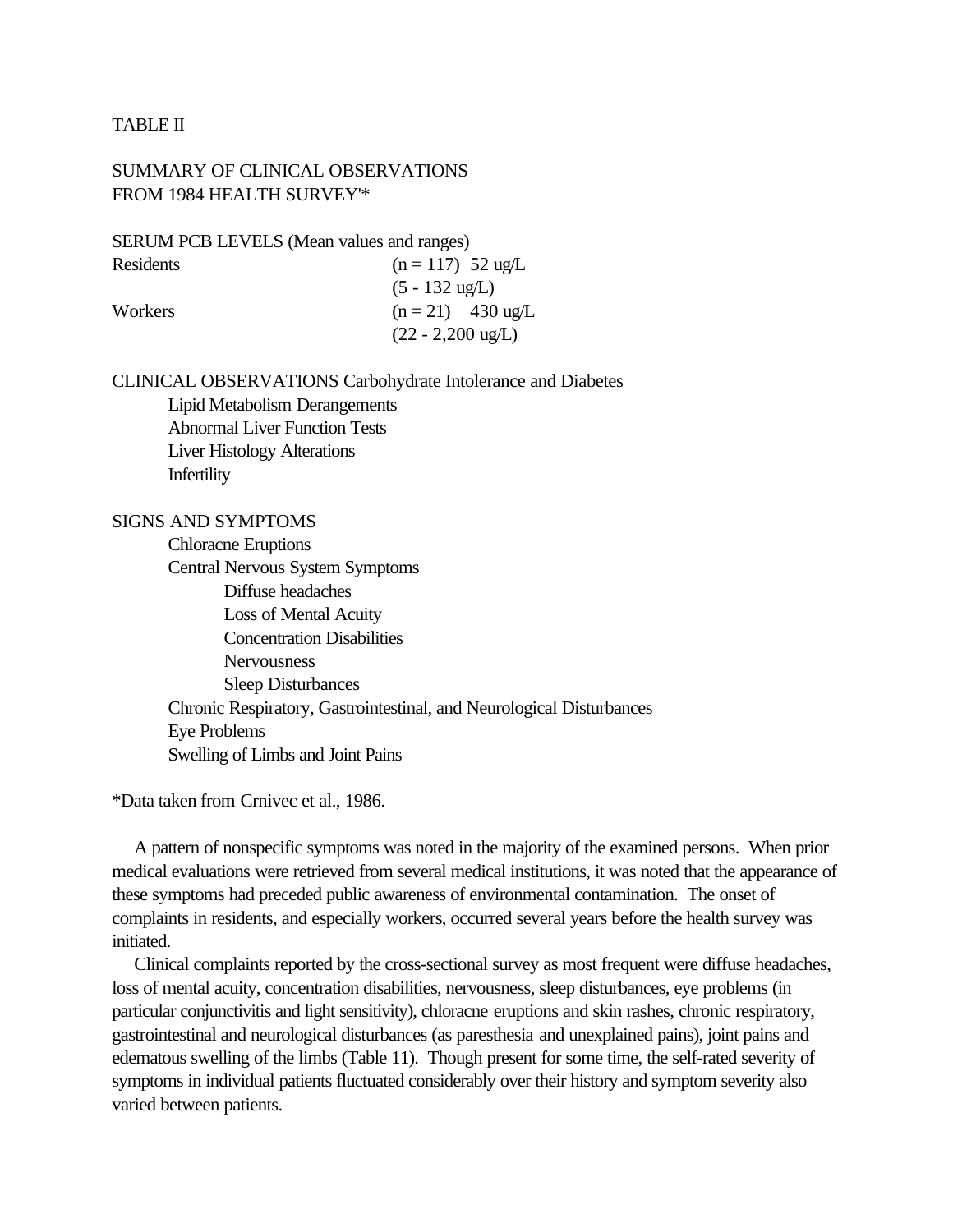Notable observations derived from this survey were that: (i) No spontaneous remission of symptoms was reported and (ii) medical treatments directed to particular complaints did not alleviate the problems.

### **Structural Chromosome Aberrations and Political Consequences**

In late 1985,, an abnormally high - percentage of structural chromosome aberrations (SCAS) was found in a female worker, from the Semic factory, who was admitted to the University Medical Center of Ljubljana, Medical Department of Gastroenterology, for evaluation of her symptoms (presented later herein). This result prompted the selection of a group of residents and one of factory workers for further evaluation. Similar SCA levels were found in both groups (Table Illa).

## TABLE III

# STRUCTURAL CHROMOSOME ABERRATIONS (SCAs)

# (A) IN 55 RANDOMLY SELECTED INHABITANTS FROM SEMIC IN 1986

|              | Normal                | <b>Borderline</b>      | Abnormal      | Total |
|--------------|-----------------------|------------------------|---------------|-------|
| <b>GROUP</b> | $(1-3\% \text{ sca})$ | $(4-10\% \text{ sca})$ | $(>10\%$ sca) |       |
| Males        |                       | 18                     | 12            | 32    |
| Females      |                       | 12                     |               | 18    |
| Children     |                       |                        |               |       |
|              |                       |                        |               |       |
| Total        |                       | 32                     | 20            | 55    |

# (B) IN PATIENTS UNDERGOING DETOXIFICATION TREATMENT WITH ANALYSES IN BOTH 1986 AND 1987

| <b>PATIENT</b> | % SCA in 1986 | % SCA in 1987 |
|----------------|---------------|---------------|
|                |               |               |
| P.F.           | 40            |               |
| B.H.           | 34            | 8             |
| S.N.           | 14            |               |
| S.J.           | 12            |               |
| R.B.           | 10            |               |
| H.M.           | 6             | 6             |
| P.S.           | 4.5           |               |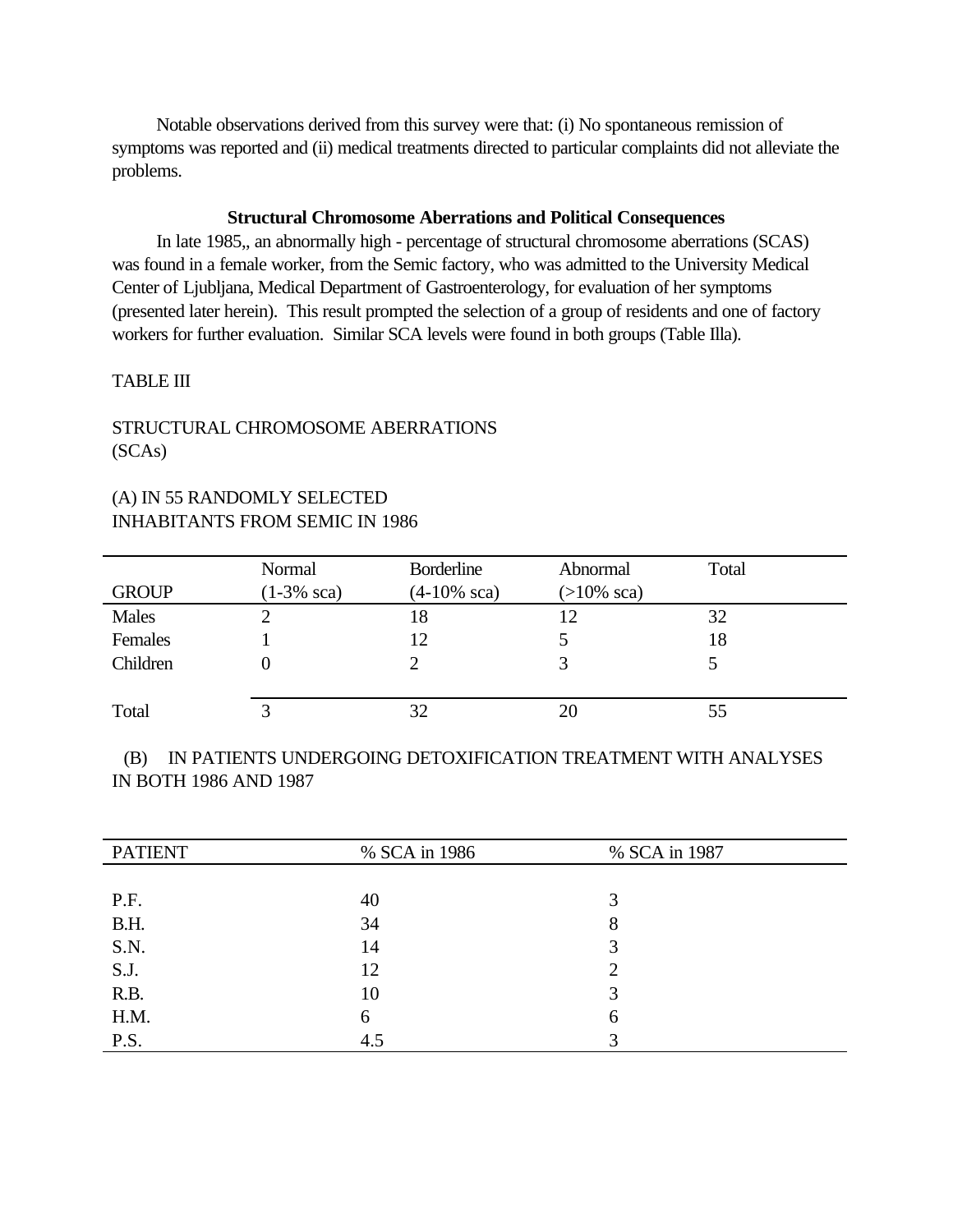SCAs are usually caused by either irradiation or chemical agents. Radiation was ruled out as no unusual radiation exposure was documented in this area. Even the subsequent Chernobyl event was not reported to have caused chromosomal damage in western Europe (Sternglass, 1986). Thus, a chemical origin was suspected.

The presence of SCAs in an otherwise normal population may signal consequences such as increased cancer incidence, higher spontaneous abortion rates and birth defects (Hassold, 1986; Hsu, 1982; Kaye et al., 1985; Lundgren et al., 1988; Natarajan et al., 1986). Significant amelioration is possible if the noxious factor is removed; most affected persons are able to repair this type of DNA damage within a year (Cherry, 1983).

The evaluation of SCAs was included as part of our study in 1987. Although only seven of the eleven studied had had evaluations in 1986, a marked trend towards normalization was apparent (Table IIIb).

In 1985 it had been assumed that the SCAs could be related to elevated PCB levels, although PCBs had not previously been linked to this phenomenon. However, PCB levels were still elevated in 1987, while the SCAs were not. Considering the elevated body burdens and the long half-life of halogenated hydrocarbons (Kashimoto et al., 1981; Kimbrough, 1980; Safe, 1984; Weber and Schlatter, 1981), they could not be the causative agents. This led to the conclusion that a less persistent chemical was probably the source of the SCAs previously detected.

In 1986, after the discovery of chromosome damage in Semic, the University Medical Center Ad Hoc Committee in Ljubljana had proposed monitoring of SCAs in both workers and residents of the area and an expanded environmental screening program. When a normalizing trend was suggested by the evaluation of workers in our 1987 study, this proposal was reduced by the Public Health authorities to a voluntary screening of all newly-wed pairs planning a family, and to all uncontrolled periodic screening of workers chosen by the factory officials.

These decisions were reported by the local news media, which amplified the extant polarization between the residents and the local governing bodies over the contamination issue.

#### **The Solvency Problem - Who Pays ?**

The liability for environmental damage was ascribed by the Court for Commercial Affairs to the factory and its Director General in 1987, resulting in what many considered to be an inadequate penalty. Factory officials agreed to pay a substantial part of the costs of the original environmental survey, the new pipeline and landfill, monitoring of the residents and medical examinations of the workers. They refused to pay for continuous follow-up evaluations of the residents. The ensuing dispute became a public controversy.

Expenses from the initial cross-sectional health survey, although financed only in part by the community, surpassed the town's yearly budget for public health services. As the issue became more publicized, concern mounted over possible health effects from the chemicals. Consequently, an increasing number of individuals requested medical examinations.

The country's socialized medical system allows patients an initial free choice of institutions but does not grant a patient the right to a second opinion. The patients, therefore, chose to go to the University Medical Center of Ljubljana for detailed evaluations. The staggering costs of continuing medical evaluations, coupled with the increasing inflation rate, created a debt that will be carried forward into the next decade. Since new resources could not be provided from the Republic's meager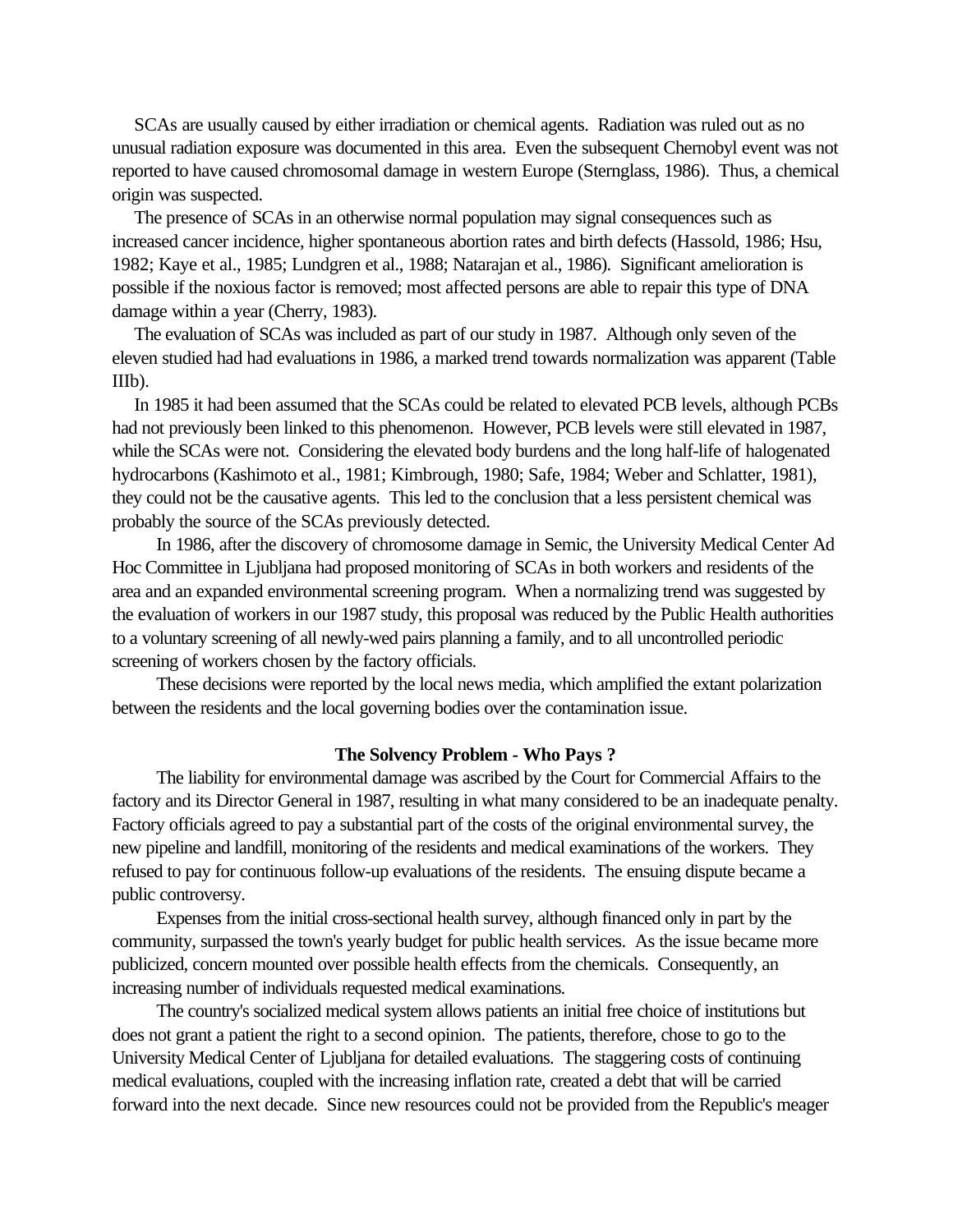health budget, the demands voiced by the residents and the steady influx of bills for ongoing medical evaluations were met with strong opposition by the factory management, the community health service and the community officials.

A local ad hoc medical committee was formed to evaluate cases where damage from chemical contamination was alleged. Its purpose was to screen these cases prior to their evaluation at specialized institutions. However, the residents perceived the committee to be biased and were unwilling to follow this procedure.

To fully appreciate the response of this community, it is helpful to understand its recent history. This region is known as the birthplace of The Resistance in World War II. The death toll in this region during the war was very high. Additionally, the Republic of Slovenia was constituted in this locale in 1945. When residents recalled their contributions of the past, given to ensure a prosperous future, the feeling of being considered "expendable" in the polluted present generated protests. A representative made several demonstrative visits to governmental offices, including that of the vice president of the Republic Slovenia, to demand that the region be included in the disaster assistance plan of the Republic.

#### **One Step Forward**

The controversy was heightened when the government rejected proposals to proclaim the region a natural disaster zone. Mistrust of authorities was intensified by reports of the treatment and subsequent recovery of an occupationally exposed female worker, previously dismissed by the plant physician as a malingerer.

This particular woman had been employed at the factory since 1967. Throughout her employment she was exposed to the variety of chemicals used at the plant. In addition, she had direct exposure to PCBs for nine months in 1983, manually checking approximately 20,000 capacitors per day for leakage. She rarely wore protective equipment.

This non-smoking and non-drinking woman, aged 35, was healthy prior to the onset of an increasing number of symptoms in 1969. Severe abdominal cramps with visible bloating, extreme fatigue, muscle aches and weakness with joint swelling, recurrent chloracne eruptions and enhanced skin pigmentation were her major clinical complaints. She first noticed a steady daily breast discharge which increased to approximately 50 mL/day of bluish-green fluid in 1975. Exploratory surgery in 1984, performed during a severe attack of abdominal cramps, revealed mesenterial lymph node inflammation. The removed appendix was histologically normal. A liver biopsy performed at the University Medical Department of Gastroenterology in 1985 revealed light and electron microscopy changes consistent with those reported in cases of chronic PCB exposure.

No underlying disease compatible with this patient's clinical picture could be found after repeated medical, endocrinological and surgical evaluations at the University Medical Center of Ljubljana. The diagnosis of chronic occupationally related PCB intoxication was proposed in 1985.

A recently published treatment (Schnare et al., 1984), aimed at reducing levels of toxic chemicals, was suggested by her attending physician at the University Medical Department of Gastroenterology, Ljubljana, and approved by the institutional Review Board. Detoxification by the Hubbard method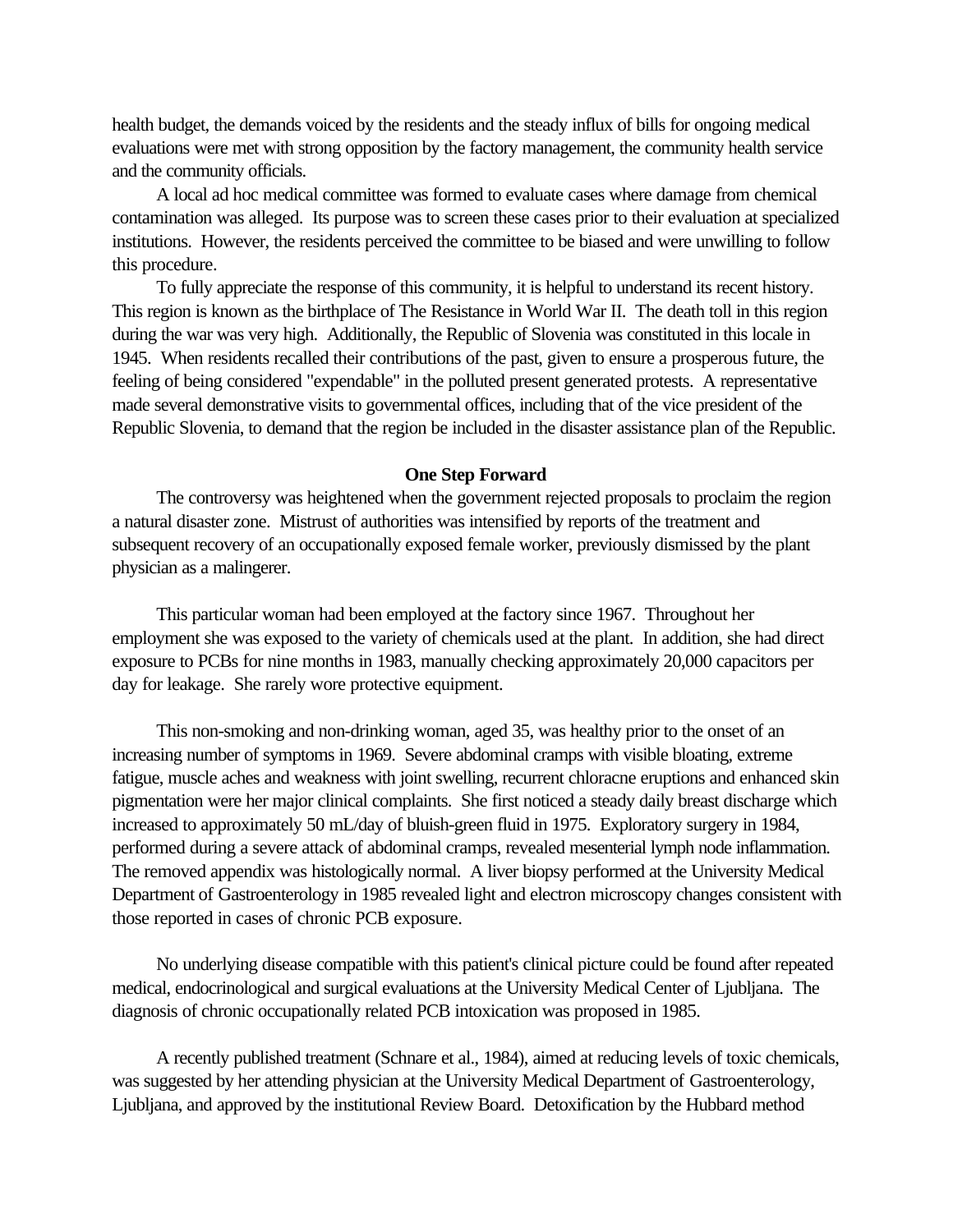(Hubbard, 1980), mobilizes and removes lipophilic (fat-soluble) compounds. It had been successfully applied to patients contaminated with PCBs and other toxicants and was regularly delivered at two centers in California.

Treatment in Los Angeles was approved by the Committee of Public Health of the Republic Slovenia, which covered half of the travel and other expenses, the balance being paid by the factory. The patient and her physician (one of the authors, Z.T.) went to Los Angeles for further evaluation and treatment. The cost of treatment was borne by a U.S. non-profit organization.

At pretreatment, this woman's PCB content in fat was 102 mg/Kg, her serum level was 512 ug/L and her breast discharge contained 712 ug/L PCBs. The detoxification treatment mobilized and induced the elimination of the PCBs. At post-treatment, PCB levels in fat were lowered by 60 percent and serum levels were lowered by 34 percent (Figure 2). PCBs are generally expected to have halflives measured in years, whereas these reductions were effected in less than one month. (Tretjak et al., in preparation)





During treatment her severe symptoms subsided and the breast discharge, which had persisted for over ten years, ceased. Her attending physician and two U.S. specialists who were monitoring her clinical condition confirmed substantial improvements in her clinical profile. The patient was elated by the effects of this treatment.

### **Responses**

From the beginning, both individual and institutional responses to the unfolding events in Semic could have been predicted. They fit the model presented in the introduction to this paper.

Upon return to Semic in 1986, this woman openly discussed her elevated PCB levels, her marked recovery, and her views on the local contamination. Residents thus became aware of the personal effects caused by this contamination event.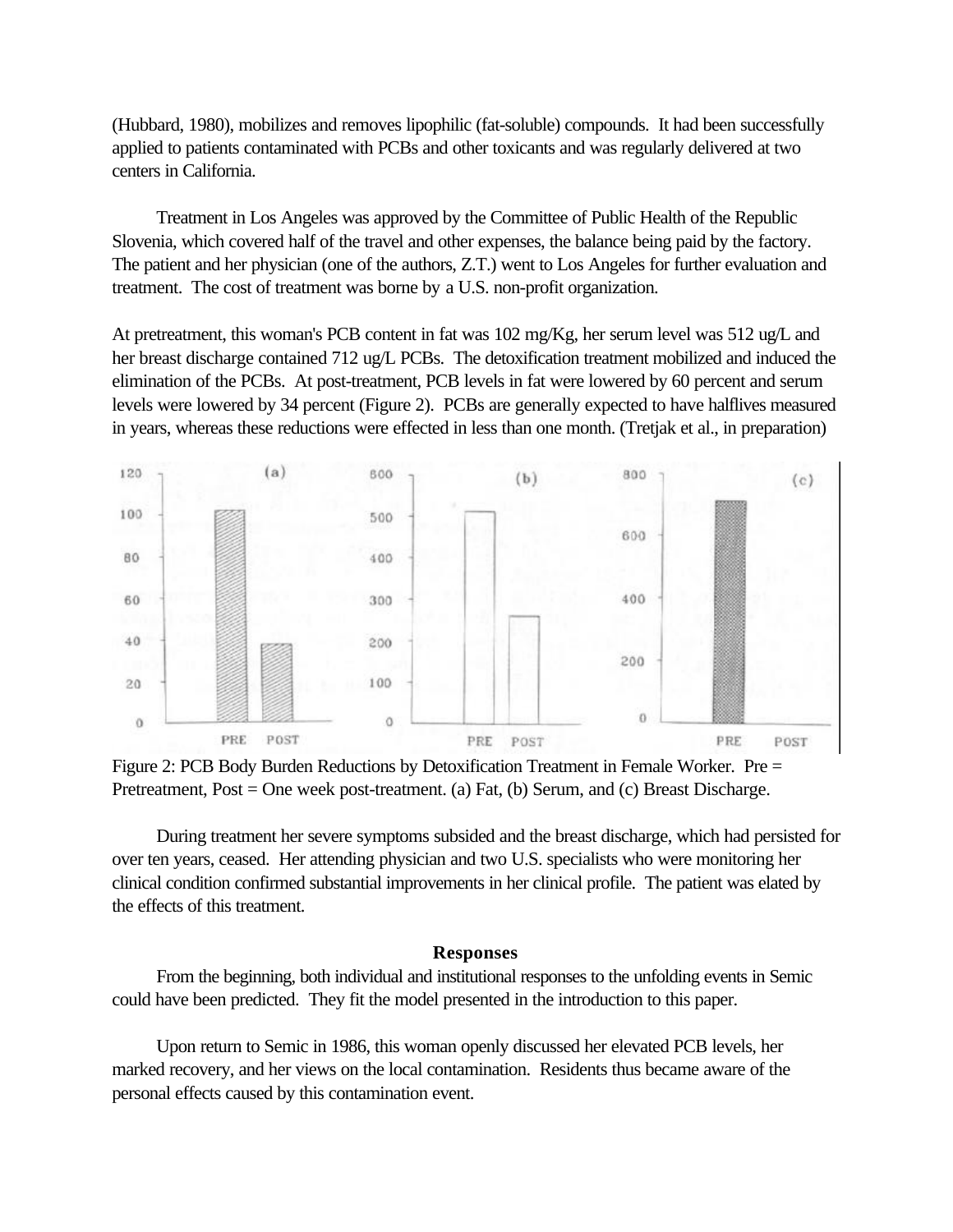Public disputes were heightened by extensive and frequently sensational news reporting. One television program in particular, aired in 1987, evoked a vision of outrageous death tolls due to incurable disease caused by PCBs and suggested an imminent catastrophe. These predictions were supported by dramatic interviews with affected residents and workers. Public outcry increased with a demand for clarification of the issues.

These events evoked a stern response from Republic politicians who rallied behind the community officials. They discouraged protest and demanded that the residents act with "common sense".

The treated woman was discharged disgracefully from the Communist party and publicly declared "irresponsible". Factory officials, supported by political authorities, repeatedly summoned her for crossexaminations over remarks she had allegedly made. Both of her children, aged 10 and 12, were harassed at school after they ceased eating lunches at the factory and ate their own food (presumably uncontaminated), purchased in a distant town. She was prematurely retired as a handicapped, occupationally diseased patient. To enhance her discomfort, her rent allowance had to be claimed in person each month at the factory.

This ongoing stress, accompanied by constant quarrels with former coworkers and neighbors over the contamination issue, forced this woman into solitude. A year after treatment, these pressures and the added trauma of an unexpected miscarriage resulted in extreme depression and a nervous break-down.

Nevertheless, the potential of the detoxification program to produce clinical improvements and body burden reductions was appreciated. The coordination of further medical actions was assigned to the University Medical Department of Gastroenterology, which had organized the treatment of -this worker. It was agreed to conduct a pilot study under the supervision of a medical board to determine the feasibility of the treatment procedure for occupationally exposed workers.

The study initially proposed included a large number of tests and controls. While their value was not disputed, severe budget restrictions precluded full implementation of the study design. In addition, the program necessitated the cooperation of local medical authorities with the somewhat alienated citizens. Establishing a bond of trust between these factions was complicated by ongoing efforts to downplay the importance of contamination in the Semic area.

These obstacles were overcome by two avenues. (1) Costs were reduced by abbreviating the project plan and (2) friction between different parties was mitigated by support from senior medical representatives within the Republic and the active involvement of outside researchers: Pacific Toxicology Laboratories in Los Angeles determined polychlorinated biphenyl (PCB) levels in serum and fat, while the Institution for Toxikologie, University and Technical Faculty of Zurich analyzed several blood samples for polychlorinated dibenzofuran (PCDF) and dibenzo-*p*-dioxin (PCDD) content. Associates of the Foundation for Advancements in Science and Education in Los Angeles were engaged to deliver the detoxification program.

Inclusion of these organizations helped to overcome the mistrust held by the area's residents. As a consequence, individuals repeatedly volunteered for participation. In addition, the commitment of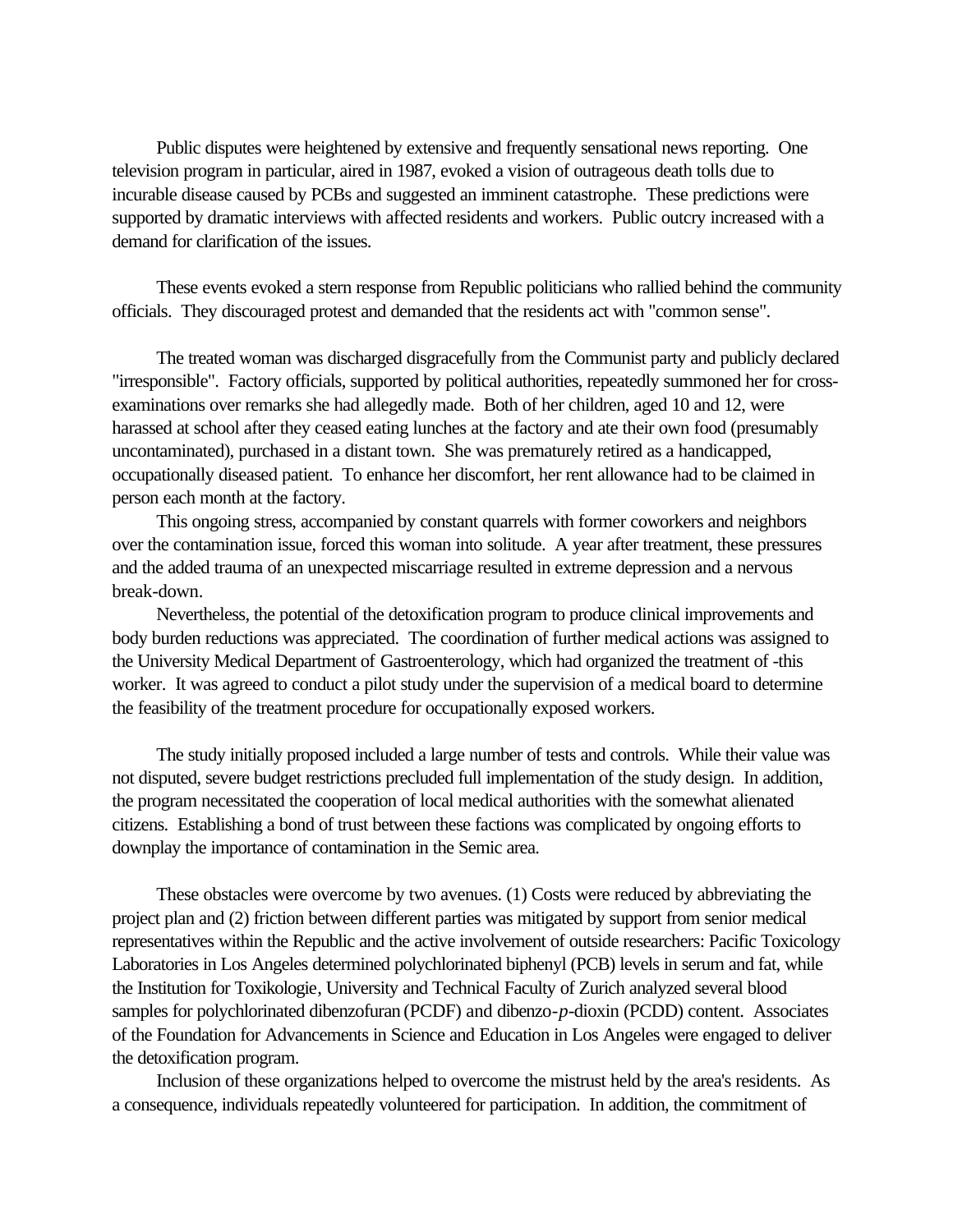unbiased researchers tended to mollify those objecting to the work on vested interest grounds. Limited resources did confine the study to a small number of participants - eleven individuals were treated rather than the 40 intended in the preferred plan.

This study is unique in that it represents the first controlled study of this detoxification treatment on a group of people who had accumulated high amounts of PCBs. Initial findings confirmed excessive levels of PCBs in both residents and workers in this region. Symptoms from the study participants were marked. Treatment reduced both PCB and PCDF levels, improved the immune response, and significantly alleviated the symptoms, consistent with the success of the earlier treatment of the female worker. No such improvements were observed in the control group. Details of this work are presented in Appendix A.

#### **Conclusions**

The story of Semic follows a script which could be drawn from almost any of the increasing number of occupational and environmental pollution incidents. The sequence of events, aimed at cleaning up the environment, ensuring economic viability of the region, and preventing a reoccurrence of the incident, followed the course outlined in the introduction.

To this scenario, we add a new tool. Detoxification is demonstrated to be a positive medical intervention, capable of markedly aiding the occupationally exposed, symptomatic, worker. This treatment has been shown to be equally beneficial in cases involving inadvertently exposed individuals (Root et al., 1985; Schnare et al., 1984).

Our suggestions for sites where toxic materials and their by-products are in evidence focus on environmental and occupational health issues. Surveillance and amelioration should include an immediate well-designed cross-sectional survey of the community and a longitudinal survey of the affected population, followed by patient screening and, where indicated, detoxification treatment. In our opinion, the value of such measures to the workers and the affected community outweighs the costs.

#### **Acknowledgements**

We would like to acknowledge Slava Stupar, M.D., of Ljubljana who made the initial evaluation and Megan Shields, M.D. and James Dahlgren, M.D. who further evaluated and treated the female worker in Los Angeles with the assistance of Michael Wisner. We would also like to acknowledge Robert Graves, M.S., who was critical for the planning and delivery of the pilot study, David E. Root, M.D., M.P.H., Ruzica Slivnik, M.D., Ellen Edmundson, R.N., and Stasa Cujes, R.N., who, along with Ziga Tretjak, M.D., delivered the program, and thank all of the staff at the Rogaska Slatina health resort for their full support in this undertaking.

The ongoing support of Dinko Leskosek, M.D., Minister of Health for Slovenia; Igor Krizman, M.D., Ph.D., Head of the Medical Department of Gastroenterology at the University of Ljubljana; and Samo Modic, M.D., Ph.D., Head of the Institute of Occupational, Traffic, and Sports Medicine at the University of Ljubljana contributed to the successful approval and completion of this study.

We thank Prof. Ch. Schlatter, Ph.D. and Fritz Bühler, Ph.D., Institut fur Toxikologie, University and Technical Faculty of Zurich, who volunteered their expertise for the analyses of blood samples for PCBs, PCDDS, and PCDFS. Our thanks also to Anton Sebenik, Ph.D. and Crt Volavsek, M.D. of Ljubljana for their NMR and chromosome analyses of samples.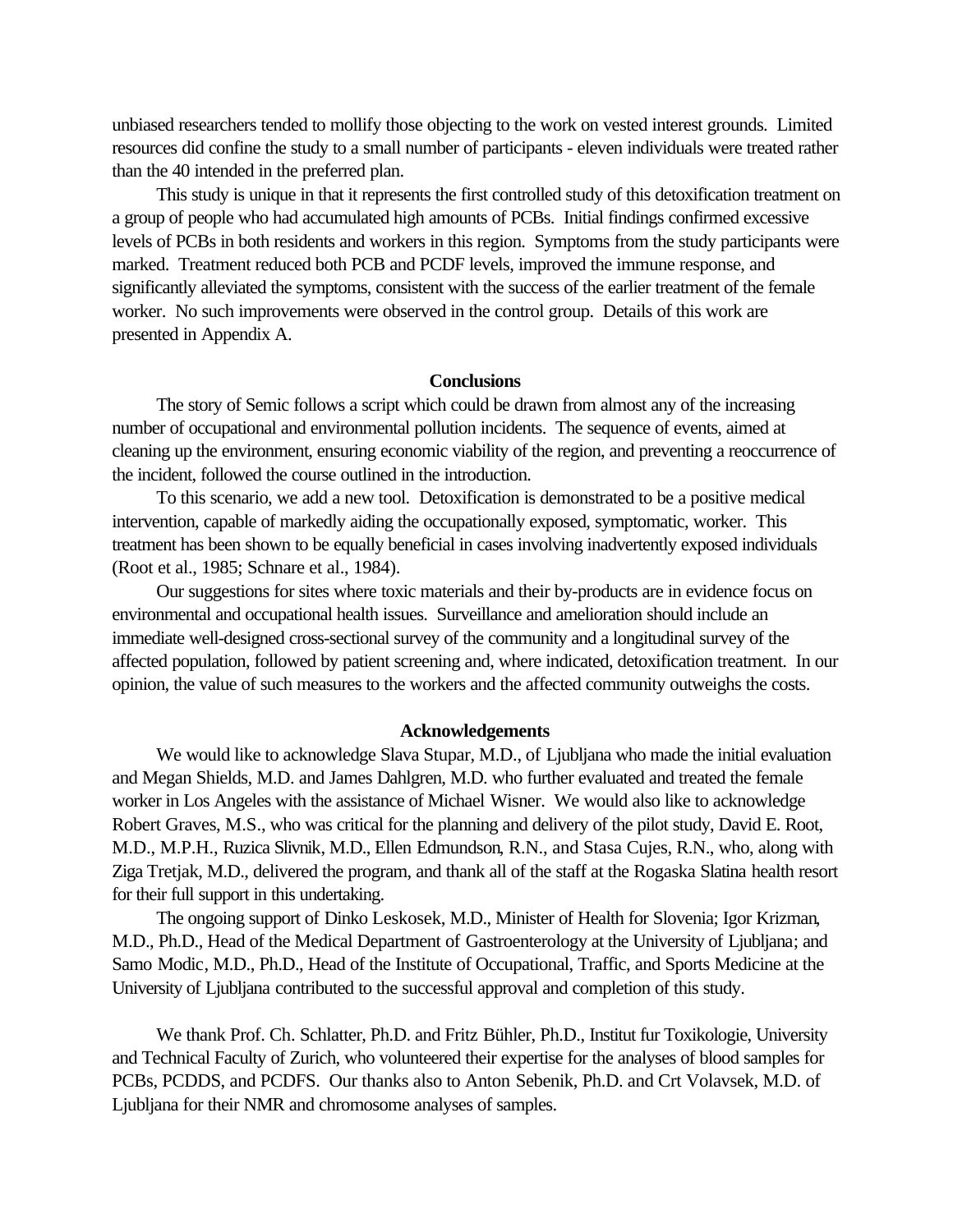## **Appendix A**

Pilot Study Summary: Detoxification of Occupationally Exposed Workers

The goal of the study was to assess the overall clinical value of the detoxification treatment for individuals exposed to PCBs and related chemicals. Eleven workers with readily identifiable symptoms were selected for treatment from a group of twenty-four male volunteers. The remaining thirteen served as a control group.

For these twenty-four participants, the clinical picture, standard biochemical tests, and the PCB and PCDF levels in serum and fat were taken 1 to 4 days before treatment began and compared to these same measurements on the day of treatment completion (approximately one month later), and at a four month follow-up presentation. The treated workers also had a skin test to assess the status of their cellmediated immune system before and after treatment.

For comparative purposes the PCB levels were determined in thirteen women from Semic (9 factory workers and 4 residents), a farmer residing 24 Km (15 miles) from the town, and in four unexposed individuals not residing in the polluted area.

During the study no complications were encountered which could be attributed to either the tests or the treatment.

## **i) Body burdens**

Total PCB, in our study, represents the sum total of 18 reliably detected low and high chlorinated congeners. Concentrations of these PCBs in both serum and fat were elevated in all persons from the polluted region. In contrast, for the unexposed individuals, both fat and serum PCB levels were well in the range we all acquire due to the ubiquitous presence of these compounds (Chase et al., 1982; Kimbrough, 1980; Lawton et al., 1985; Sahl et al., 1985). The PCB concentrations in serum and fat for the persons participating in this study are given in Table A-1 and fat values are shown in Figure A-1.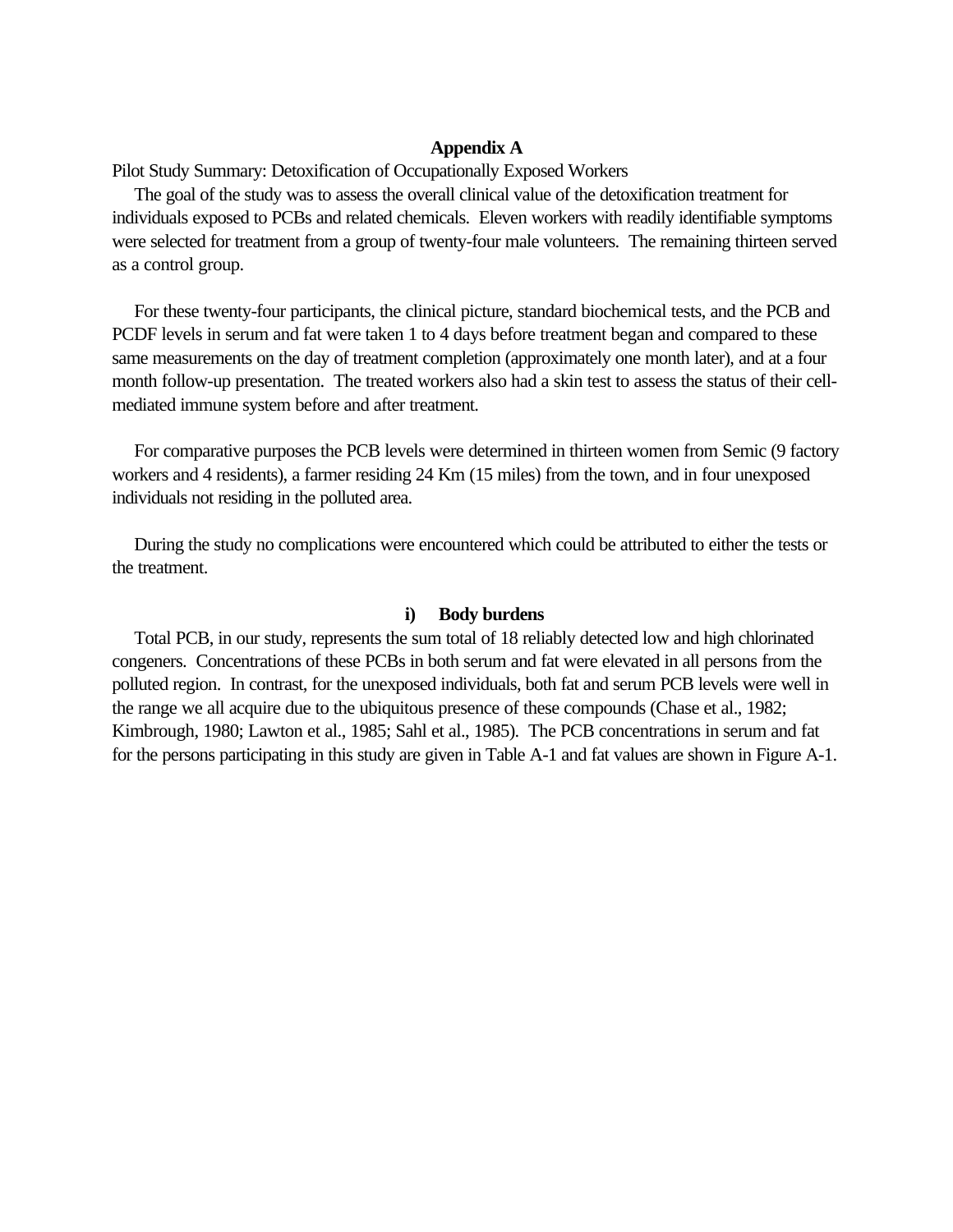

Figure A-1: PCB levels in Fat at Initial Evaluation. PCB concentrations in fat of participants in the 1987 pilot study are presented.  $(-)$  Mean concentration for group. Men = male factory workers (n = 22), Women = female residents of Semic ( $n = 5$ ), Farmer ( $n = 1$ ), Unexposed = unexposed individuals  $(n = 4)$ .

No difference could be determined between the PCB levels in the small samples of occupationally exposed and inadvertently exposed women from Semic. PCB levels in the farmer living distant from Semic were in the lower range of the exposed group (Figure A- 1).

PCB levels in the twenty-four exposed workers were the highest. As noted in the 1984 healthsu@ey study (Crnivec et al., 1986) and similarly reported by others (Kimbrough, 1980; Lawton et al., 1985; Safe, 1984), the ranges of PCB levels found in these workers overlapped with those of the inadvertently exposed residents (Figure A-1). Fat levels correlated well with the length of direct exposure to PCBs.

The PCBs in persons from Semic had a distinct pattern of congener distribution, including enhanced levels of the less highly chlorinated isomers and one hepta-chloro biphenyl (2,3,5,6,2',3',4'- CB), while unexposed persons from outside Semic had a different.pattern with only traces of these PCB congeners. This pattern was especially evident in serum. The PCB pattern from the farmer is interesting in that it includes the less highly chlorinated congeners found in samples from Semic residents. (Figure A-2)

## **ii) Detoxification**

The detoxification program mobilizes and removes fat-stored xenobiotics. It is a medically supervised regimen involving exercise, sauna sweat-out, and nutritional supplements within a regular daily schedule. A detailed description has been published elsewhere (Hubbard, 1980).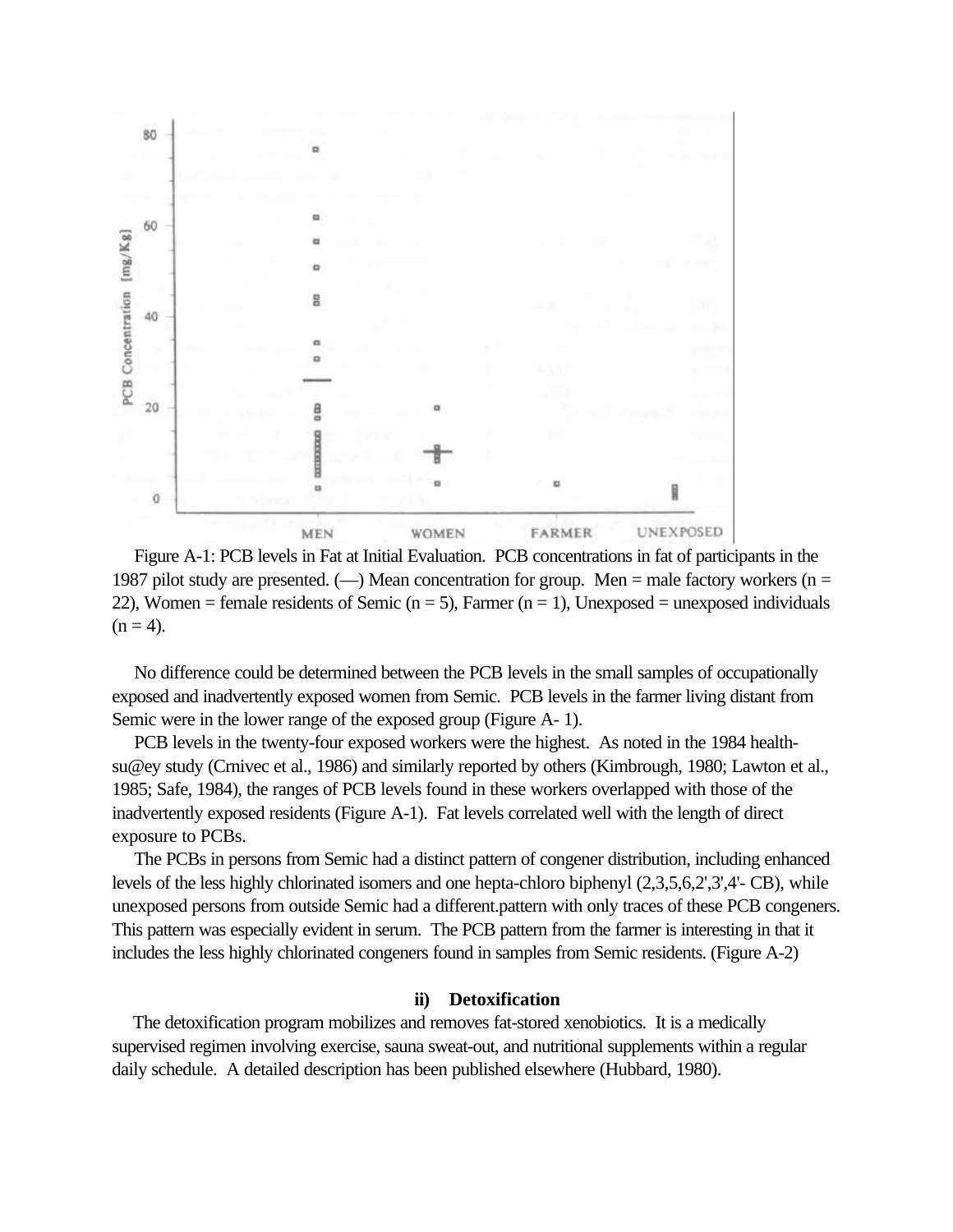|                                  | Mean PCB Concentrations <sup>+</sup> |       |      |
|----------------------------------|--------------------------------------|-------|------|
| <b>GROUP</b>                     |                                      | Serum | Fat  |
| <b>Unexposed Persons</b>         | $(n=4)$                              | 3.8   | 0.9  |
| <b>Farmer</b>                    | $(n=1)$                              | 9.3   | 2.7  |
| Women<br>$\text{(all)}$          | $(n=13)$                             | 68.8  |      |
| 66<br>(with fat)                 | $(n=5)$                              | 65.8  | 9.9  |
| $\text{(all)}$<br><b>Workers</b> | $(n=22)*$                            | 168.7 | 25.6 |
| Workers – Control $(n=12)$       |                                      |       |      |
| Pretreatment                     |                                      | 139.8 | 22.4 |
| Post-treatment                   |                                      | 179.4 | 23.1 |
| Follow-up                        |                                      | 183.8 | 27.4 |
| Workers – Treated $(n=6)^{k}$    |                                      |       |      |
| Pretreatment                     |                                      | 139.4 | 20.9 |
| Post-treatment                   |                                      | 80.3  | 14.5 |
| Follow-up                        |                                      | 168.7 | 16.7 |

# TABLE A-1 POLYCHLORINATED BIPHENYL LEVELS IN THE PILOT STUDY GROUP

+ Serum concentrations in ug/L, fat in mg/Kg.

\*One control patient, with serum at 913 and fat at 74, was excluded due to excessive ongoing exposure.

The sample from one treated patient was broken.

& Six treated patients without organic disease.

## **iii) Post-Treatment Evaluation of PCB and PCDF Levels**

The treated patients were selected based on initial severity of symptoms. It was, therefore, not surprising that some of these patients had organic diseases in addition to chemical exposure. For the purposes of data evaluation, the treated patients were divided into those exhibiting symptoms only (7 patients) and those with both symptoms and organic disease (4 patients). The diseases present in these four patients - diabetes mellitus; peptic ulcer disease biliary stones; and prostatitis with calcifications and irritable bowel syndrome necessitated that their detoxification programs be individually adjusted. Their outcomes might also have been influenced by the addition of other treatments indicated by their respective clinical problems during detoxification.

Following treatment, the PCB levels in fat for six of the seven patients without organic disease had decreased by an average of 20.5 percent, representing a statistically significant reduction. Samples from one of these patients were lost. In the four treated patients with organic disease, the PCB levels had decreased by an average of 7.9 percent, a statistically non-significant change.

In the control group, one patient was excluded due to an acute exposure to PCBs while assisting in cleanup operations. At the time of the post-treatment evaluation, PCB levels in the remaining twelve workers of the control group were higher than their initial levels by a statistically non-significant 1.3 percent (Figure A-3b and Table A-I). A follow-up evaluation was done four months after the conclusion of the treatment program. The. mean PCB levels in fat for both groups were elevated some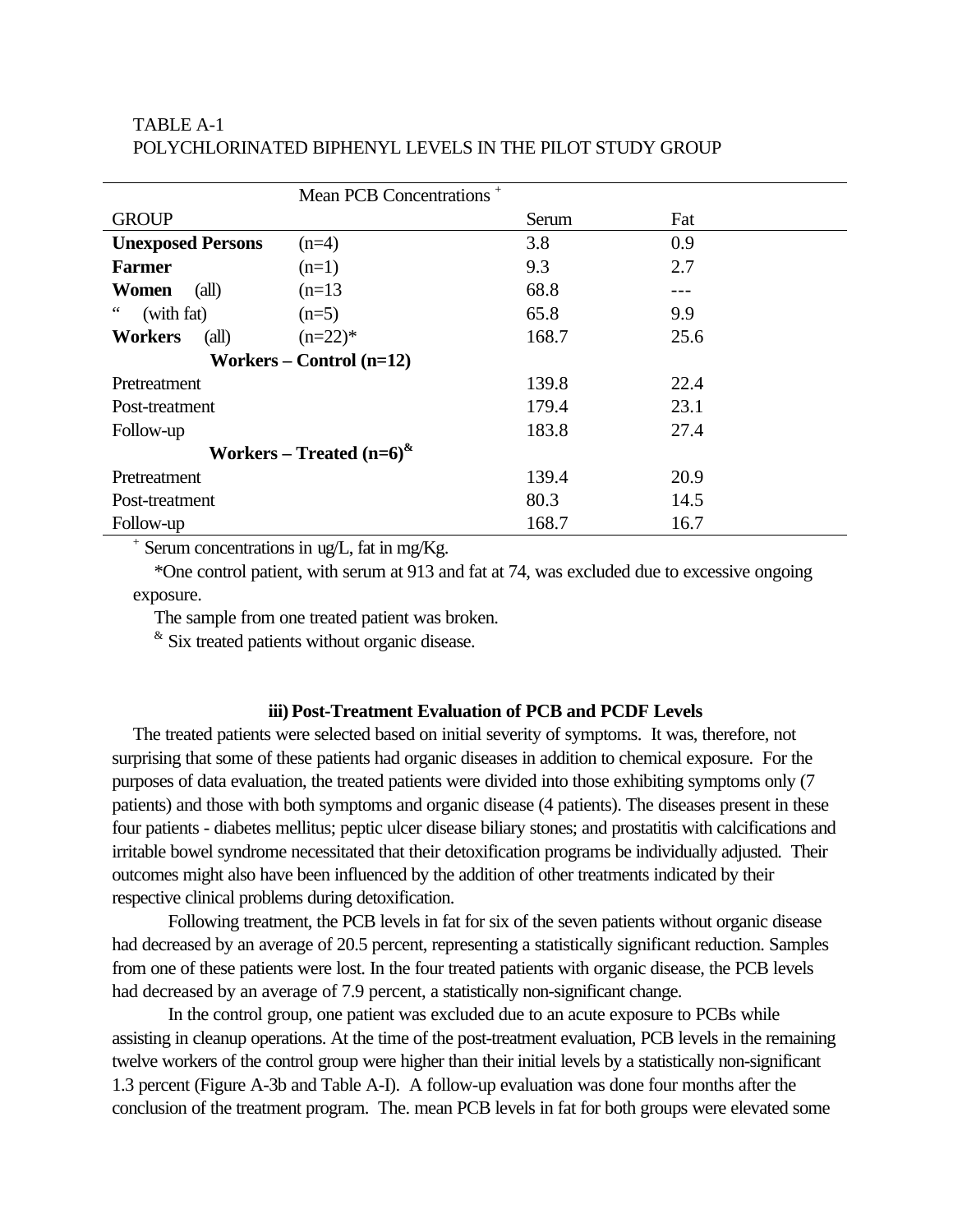15 percent at this time, with the levels for the treated group still less than initially measured (Figure A-3). The explanation that this was solely due to renewed exposure may be discounted; this magnitude of increase would not be expected in a group where long-term exposure is the probable source for high body burdens. Samples had been analyzed in two batches due the project's requirement for interim reports; one immediately after the conclusion of the treatment, the other after the follow-up evaluations. The parallel increase in PCB measurements at followup is probably due to the variance between batch analyses found in this type of work (Holden, 1988).

The Institut fur Toxikologie, University and Technical Faculty of Zurich, offered to analyze some samples for PCB, polychlorinated dibenzofuran (PCDF) and dibenzo-p-dioxin (PCDD) content. Level. of these compounds were determined for six treated patients. PCDF and PCDD levels were at the limits of detection considering the available sample quantities.

The initial PCB concentrations in whole blood determined at this laboratory were comparable to those obtained in serum by the U.S. laboratory. Dibenzo-p-dioxin levels were below the level of detection (less than 0.2 picograms/g).

The mean initial PCDF values (given as the sum of 2378 TCDF, 12378 PECDF, 23478 PECDF and 123478 HXCDF congeners) were slightly elevated, having an average content of 1.43 picograms/g (pg/g), ranging from 0.26 to 1.69 pg/g. The post-treatment concentrations were lower, with an v.rage content of 0.59 pg/g. At follow-up, the mean PCDF content in this group was 0.86 pg/g.

### **iv) Clinical improvements**

The treatment resulted in a marked improvement in symptoms of the patients while the clinical picture of the control group remained unchanged (Figure A-4). Though both PCB levels and the severity of symptoms were high prior to treatment, the amelioration of symptoms in the treated group was greater than anticipated given the level of PCB reduction. This suggests that elimination f other accumulated chemicals might have accounted for some of these improvements.

The skin tests for cellular hypersensitivity in the treated patients revealed an abnormally low immune response at initial evaluation. At the post-treatment evaluation, however, these patients showed a normalization of their immune response (Tretjak et al., in preparation).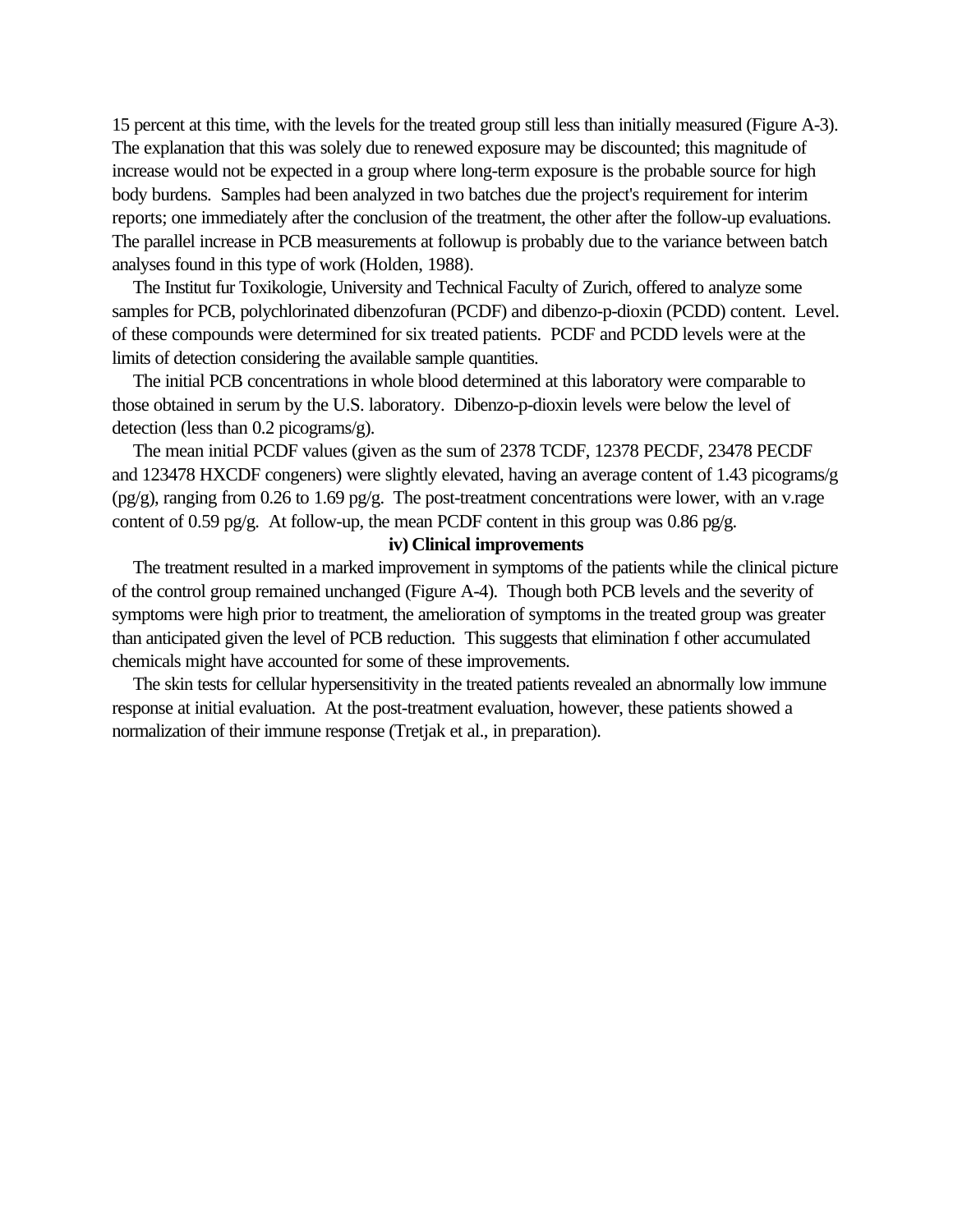

Figure A-2: PCB Congener Profiles. From left to right, IUPAC PCB congener assignments for congeners 1 to 18 are [28/31, 74, 66, 68, 99, 144, 153, 138, 175, 159, 174, 178, 177, 188, 196, 201, 195, and 194], respectively. Mean concentrations for each congener are presented.  $\mathbf{u} =$  Unexposed controls (n = 4),  $\mathbf{w} =$  Farmer  $(n = 1)$ , = Factory workers  $(n = 22)$ . (a) Fat, (b) Serum.



Figure A-3: Changes in PCB Levels in Fat During Pilot Study. Pre = Pretreatment; Post = Post-Treatment; F-up = Follow-up.  $(--)$  = Mean concentration for group. (a) Treated Patients (n = 6), (b) Untreated Controls ( $n = 12$ ).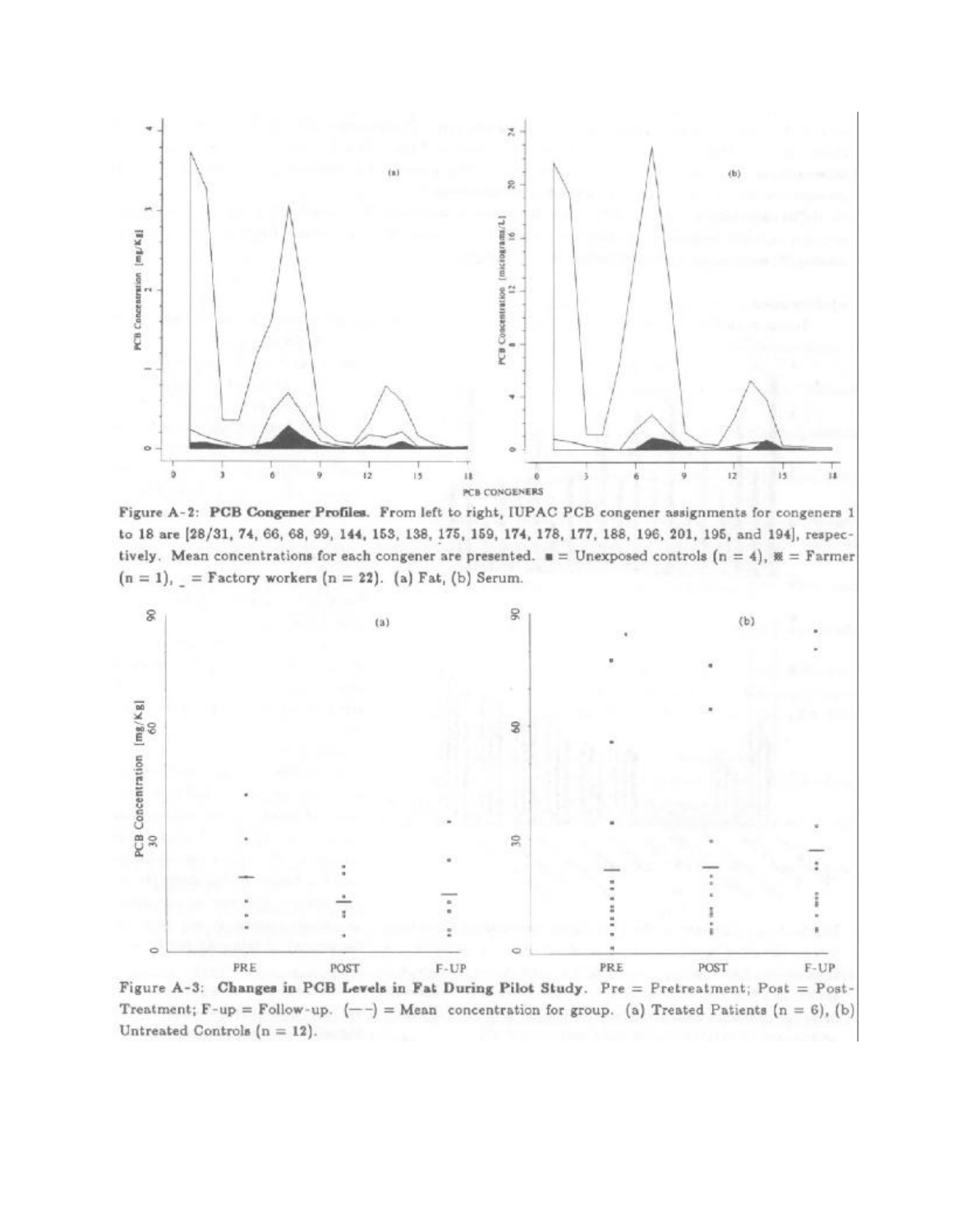### **v) Discussion**

Initial evaluations of our patients showed that inadvertently exposed adult residents in Semic have accumulated PCBs and possibly other xenobiotics in sufficient quantities to reach the range of occupationally exposed workers (Figure A-1). Extrapolating, younger persons and breast-fed children may have accumulated similar amounts of these compounds. Even if no further exposure occurs in their lifetimes (an unlikely event), the current chemical burdens could endanger these individuals' health (Jacobson et al., 1985;lb) Rogan t al. 1980; Skaare et al., 1988; Spyker, 1975).



rated severity of symptoms on a scale of 0 to 5 (O = none,  $1 =$  slight,  $2 =$  mild,  $3 =$  moderate, 4  $=$ severe, and  $5 =$  very severe). Pre, post, and F-up as for Figure A-3. Mean values for each assessment period are plotted. (a) Treated Patients ( $n = 11$ ), (b) Untreated Controls ( $n = 12$ ).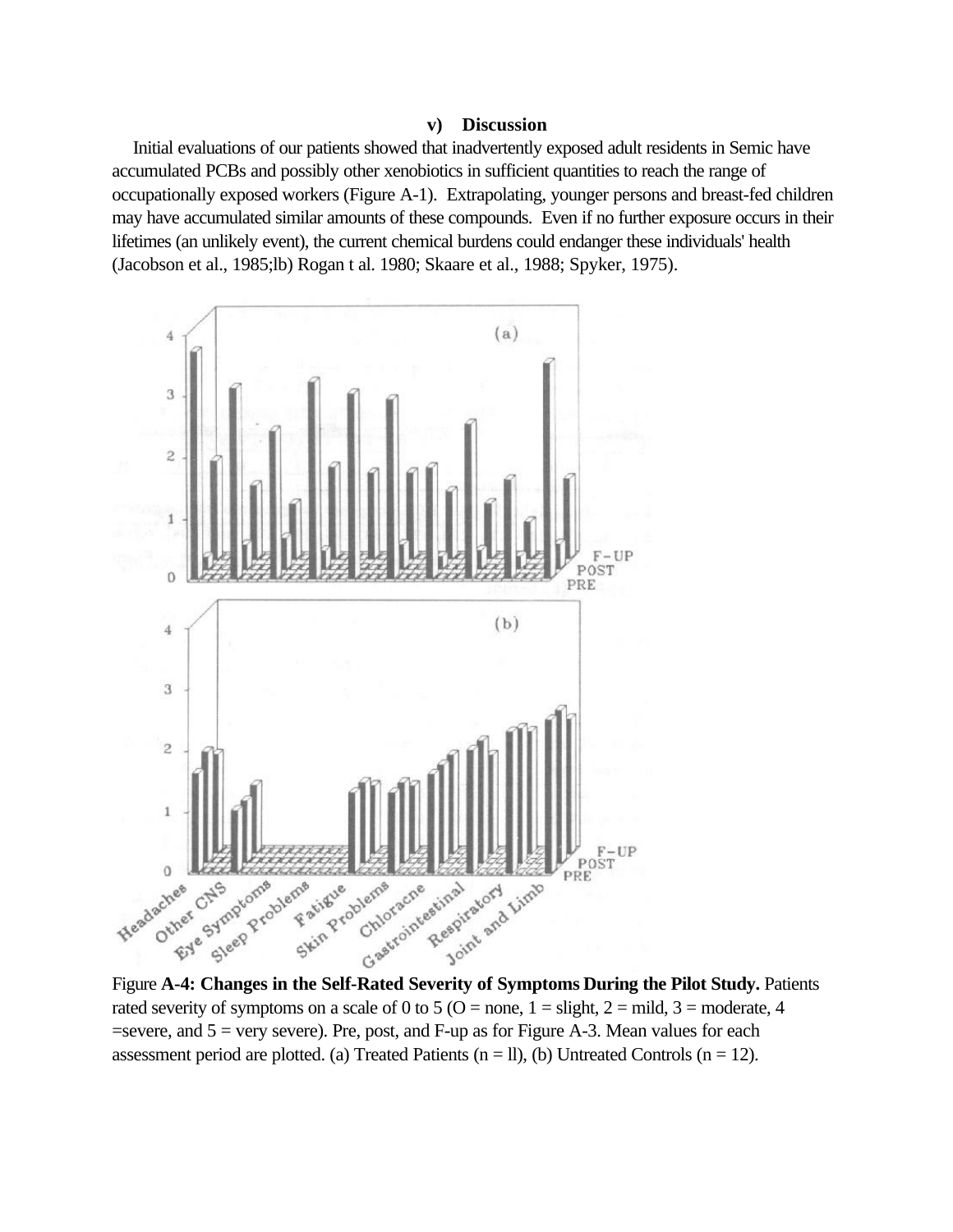Second, a distinct gas chromatographic pattern of PCB congeners was found to be characteristic for exposed persons of the polluted region (Figure A-2). The identification of enhanced levels of congeners specific to this pattern in the farmer, who had not lived in Semic and had never traveled there, supports the conclusion that the PCB contamination was extensive. Since the congener pattern found in Semic differs markedly from the pattern present in samples of unexposed persons, it may serve as a fingerprint of this polluted environment. It should be noted that the array of chemicals utilized in this industrial setting complicates assessment of the causation of health effects. Clinical improvements in the treated patients were more pronounced than the reductions in PCBS, suggesting that other chemicals were co-causative agents. In order to determine which chemicals might be causative agents within the myriad of compounds used, it would be necessary to assess comprehensive body burdens in these workers, and, more importantly, to understand the interactions of these chemicals within the biological context. The latter alone is a research project of some magnitude.

Regardless, in cases where a chemical cause of symptoms is anticipated, detoxification is warranted. Our study showed that detoxification reduced body burdens of accumulated chemicals and improved both the clinical picture and the immune status.

Appendix B References

- (ACGIH) American Conference of Governmental Industrial Hygienists. Documentation of the threshold limit values and biological exposure indices. 5th ed., 1986:45-47.
- Aviado DM. Preclinical pharmacology and toxicology of halogenated solvents and propellants. Natl Inst Drug Abuse Monog Set, 1977;15:164-84.
- Bowman RE. Preclinical behavioral toxicology of industrial inhalants. Natl Inst Drug Abuse Res Monog Ser, 1977;15:200-223.
- Brown DP, Jones M. Mortality and industrial hygiene study of workers exposed to polychlorinated biphenyls. Arch Environ Health, 1981;36:120-129.
- Brumen S, Medved M, Voncina E, et al. Contamination of the environment with industrial pollutants polychlorinated biphenyls - in Slovenia. Hrana i Ishrana, 1984;25:7-10 (English abstract). Buser HR. Formation, Occurrence and analysis of polychlorinated dibenzofuran., dioxin. and related Compounds. Environ Health Persp, 1985;60:259-267.
- Chase KH, Wong 0, Thomas D, et al. Clinical and metabolic abnormalities associated with occupational exposure to polychlorinated biphenyls (PCBs). J Occup Med, 1982;24:109-114.
- Cherry LM. Cytogenetics and public health-human mutagen exposure and the risk of disease. Cancer Bull, 1983;35:144-149.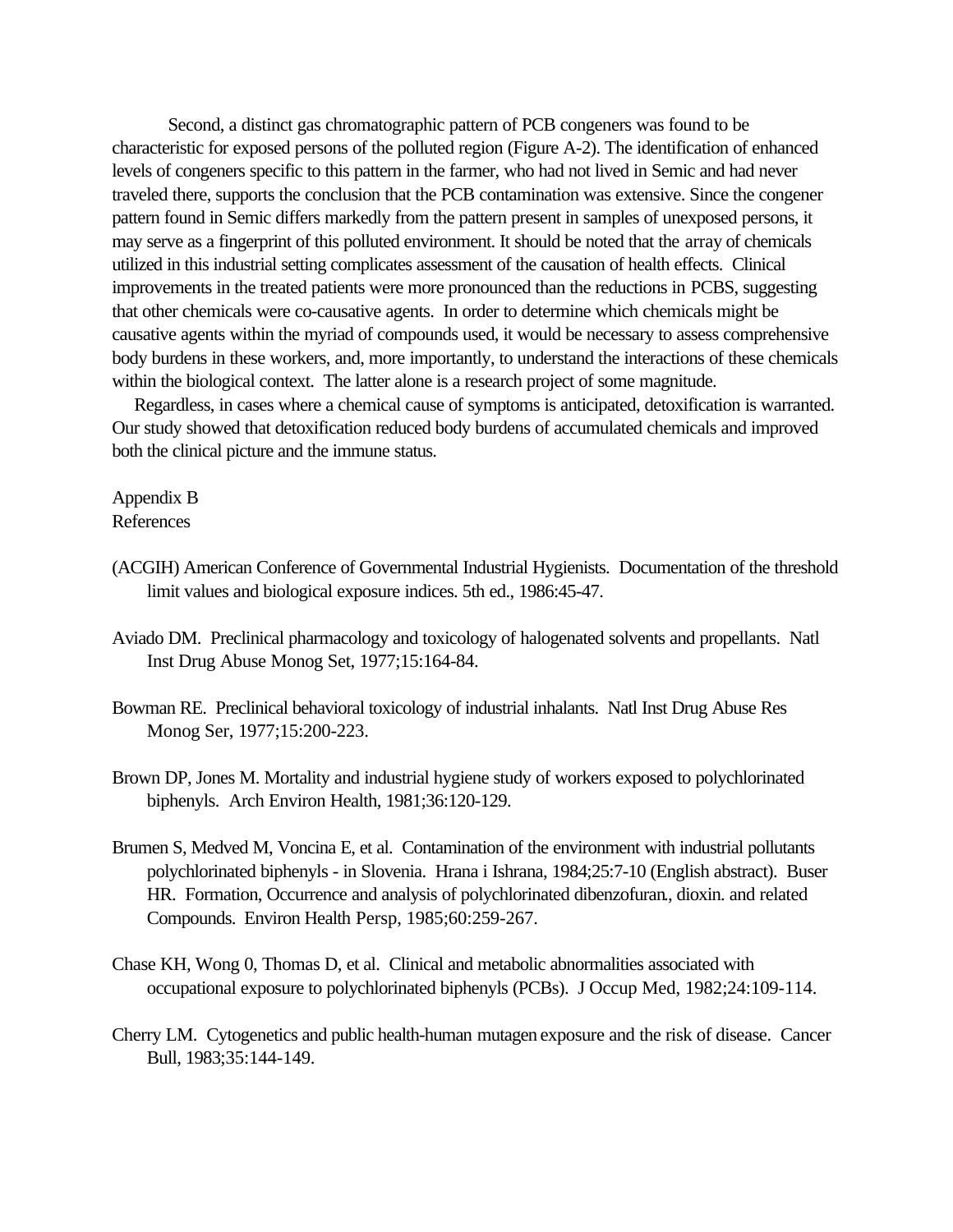- Crnivec R, Modic S, Krzisnik C, et al. Assessment of the state of health of the inhabitants of the villages .Krupa, Praprot, Stranska vas, Moverna vas, Vinji vrh, Brstovec on the basis of a special medical examination. University Medical Center, Ljubljana, 1986 (English abstract).
- Fawcett HH, Wood WS (eds). Safety and Accident Prevention in Chemical operations. John Wiley and Sons, New York, 1982:882.
- Fishbein A, Wolff MS. Conjugal exposure to polychlorinated biphenyls-(PCBS). Brit J Ind Med, 1987;44:284-286.
- Harris HJ, Kubiak TJ, Trick JA. Microcontaminants and reproductive impairment of Forster's Tern on Green Bay. Final report to US Fish and Wildlife Service, UW Sea Grant Institute, Wisconsin Depts of Natural Resources and Green Bay Metropolitan Sewerage District Sea Grant Office, ES-105. Green Bay, WI, University of Wisconsin, 1985:1-42.
- Hassold TJ. Chromosome abnormalities in human reproductive wastage. TIG,1986;4:105-110.
- Herlander D. Contamination with polychlorinated biphenyls in and around the river Krupa. Zdrav vestn, 1986;55:137-9 (English abstract).
- Holden AV. The reliability of PCB analysis. In Waid J (ed). PCBs and the Environment. Vol I. CRC Press Inc. London, 1988:65-78.
- Hsu TC (ed). Cytogenetic Assays of Environmental Mutagens. Allanheld, Osmun Publ. New Jersey, 1982:1-29;183-203.
- Hubbard LR. The Technical Bulletins. Vol.12. Bridge Publ. Los Angeles 1980:163-181.
- Jacobson SW, Fein GG, Jacobson JL, et al. The effect of intrauterine PCB exposure on visual recognition memory. Child Development, 1985;56:853-860.
- Jugovic 1. PCBS, Krupa, Lahinja, and Kolpa rivers. Poison, rivers, fish and fishermen. Ribic, 1987;4:71-75 (Slovene).
- Kashimoto T, Miyata H, Kumita S, et al. Role of polychlorinated dibenzofuran in Yusho (PCB) poisoning.
- Arch Environ Health, 1981;36:321-326.
- Kaye Cl, Rao S, Simpson SJ, et al. Evaluation of chromosomal damage in males exposed to agent orange and their families. J Craniofacial Genet, 1985;1(Suppl):259-265.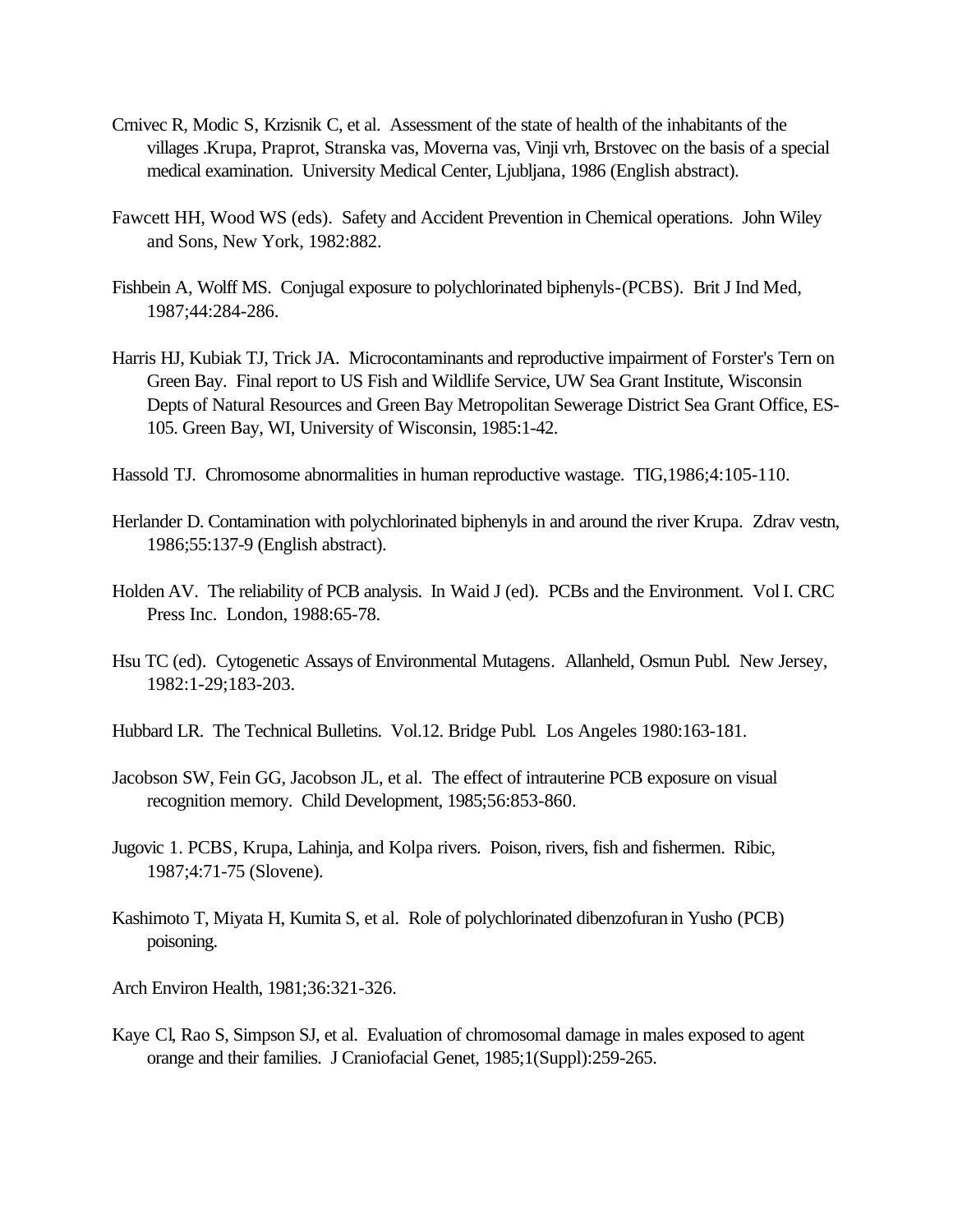- Kimbrough RD (ad). Halogenated biphenyls, terphenyls, naphthalenes, dibenzodioxins and related products. Elsevier/North Holland Biomedical Press. Amsterdam, 1980.
- Kimbrough RD. Human health effects of polychlorinated biphenyls (PCBs) and polybrominated biphenyls (PBBe). Ann Rev Pharmacol Toxicol, 1987;27:87-111.
- Knishkowy B, Baker EL. Transmission of occupational disease to family. Am J Ind Med, 1986;9:543-550.
- Landrigan PJ. General population exposure to environmental concentrations of halogenated biphenyls. In Kimbrough RD (ed). Halogenated biphenyls, terphenyls, napthalenes, dibenzodioxine and related products. Elsevier/North Holland Biomedical Press, 1980:268-286.
- Lawton RW, Ross MR, Feingold J, et al. Effects of PCB exposures on biochemical and hematological findings in capacitor workers. Environ Health Persp, 1985;60:165-84.
- Lin YT, Jin C, Chen Z, et al. Increased subjective symptom prevalence among workers exposed to trichloroethylene at sub-OEL levels. Tohkou J Exp Med, 1988;155:183-95.
- Lundgren K, Collman GW, Wang-Wuu T, et al. Cytogenetic and chemical detection of human exposure to polyhalogenated aromatic hydrocarbons. Environ Molec Mutagen, 1988;11:1-11.
- Maroni M, Colombi A, Arbosti G, et al. Occupational exposure to polychlorinated biphenyls in electrical workers. I Environmental and blood polychlorinated biphenyl concentrations. Br J Ind Med, 1981;38:49-54.
- Maroni M, Colombi A, Arbosti G, et al. Occupational exposure to polychlorinated biphenyls in electrical workers. II Health effects. Brit J Ind Med, 1981;38:55-60.
- McCunney RJ. Diverse manifestations of trichloroethylene. Br J Ind Med, 1988;45:122-126.
- Natarajan AT, Darroudi F, Mullenders LHF, et al. The nature and repair of DNA lesions that lead tochromosomal aberrations induced by ionizing radiations. Mutation Res, 1986;160:231-236.
- Nishizumi M. Light and electron microscope study of chlorobiphenyl poisoning in mouse and monkey liver. Arch Environ Health, 1970;21:620-632.
- Pucelj G. Krupa accuses. Ribic, 1987;5:101-103 (Slovene).
- Rogan WJ, Bagniewska A, Damstra T. Pollutants in breast milk. NEJM, 1980;302:1450-1453.
- Root,D.E., Katsin, D.B., and Schnare, D.W. Diagnosis and treatment of patients presenting subclinical signs and symptoms of exposure to chemicals which bioaccumulate in human tissue. Proceedings